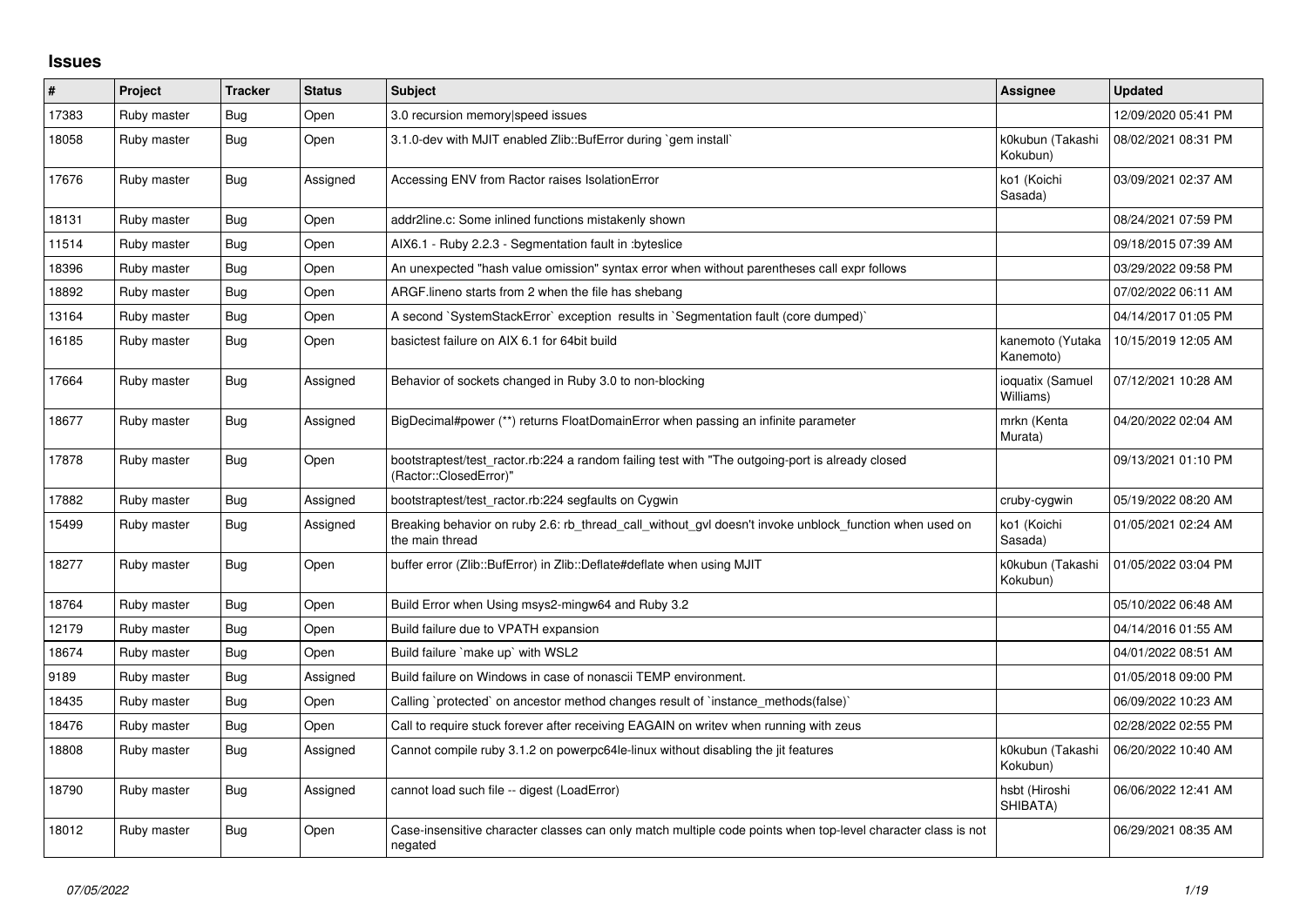| $\pmb{\#}$ | Project     | <b>Tracker</b> | <b>Status</b> | <b>Subject</b>                                                                    | <b>Assignee</b>            | <b>Updated</b>      |
|------------|-------------|----------------|---------------|-----------------------------------------------------------------------------------|----------------------------|---------------------|
| 17989      | Ruby master | Bug            | Open          | Case insensitive Regexps do not handle characters with overlapping case foldings  |                            | 06/15/2021 11:43 AM |
| 18010      | Ruby master | Bug            | Open          | Character class with single character gets case-folded with following string      |                            | 06/28/2021 09:30 AM |
| 17646      | Ruby master | Bug            | Open          | Check for `__builtin_mul_overflow` with `long long` arguments                     |                            | 02/19/2021 06:19 PM |
| 15334      | Ruby master | Bug            | Open          | child_info_fork::abort: address space needed by 'emoji_iso2022_kddi.so' on cygwin | cruby-cygwin               | 05/19/2022 08:20 AM |
| 18379      | Ruby master | Bug            | Open          | [CI] Windows mingw/ucrt - test-all timeout failures                               |                            | 12/02/2021 02:23 AM |
| 11142      | Ruby master | Bug            | Open          | Command line argument parser on windows handles double quotes inconsistently.     | usa (Usaku<br>NAKAMURA)    | 05/12/2015 04:09 PM |
| 17931      | Ruby master | Bug            | Open          | Compile fails setup option nodynamic                                              |                            | 07/07/2021 08:51 AM |
| 5179       | Ruby master | <b>Bug</b>     | Assigned      | Complex#rationalize and to r with approximate zeros                               | mrkn (Kenta<br>Murata)     | 01/17/2020 03:00 AM |
| 9010       | Ruby master | Bug            | Assigned      | /configure --prefix= cannot handle directories with spaces                        | nobu (Nobuyoshi<br>Nakada) | 04/26/2021 10:38 PM |
| 18429      | Ruby master | Bug            | Open          | Configure ruby-3.0.3 on Solaris 10 Unknown keyword 'URL' in './ruby.tmp.pc'       |                            | 01/18/2022 09:15 PM |
| 16836      | Ruby master | Bug            | Assigned      | configure-time LDFLAGS leak into ruby pkg-config file                             | nobu (Nobuyoshi<br>Nakada) | 08/14/2021 09:10 AM |
| 16951      | Ruby master | Bug            | Assigned      | Consistently referer dependencies                                                 | hsbt (Hiroshi<br>SHIBATA)  | 06/17/2021 06:15 AM |
| 18622      | Ruby master | Bug            | Open          | const_get still looks in Object, while lexical constant lookup no longer does     |                            | 04/22/2022 11:26 AM |
| 18678      | Ruby master | Bug            | Open          | Crash on Mac - vm_call0_cfunc_with_frame                                          |                            | 05/26/2022 05:40 PM |
| 10416      | Ruby master | Bug            | Open          | Create mechanism for updating of Unicode data files downstreams when we want      | nobu (Nobuyoshi<br>Nakada) | 10/08/2021 06:40 AM |
| 11183      | Ruby master | Bug            | Open          |                                                                                   |                            | 05/26/2015 08:32 AM |
| 9409       | Ruby master | Bug            | Open          | Cygwin I "filesystem" I encoding IIIIIIIIIIIII                                    | cruby-cygwin               | 05/19/2022 08:20 AM |
| 17996      | Ruby master | Bug            | Open          | Cygwin: thread + pipe behavior since Ruby 2.6                                     | cruby-cygwin               | 05/19/2022 08:20 AM |
| 13999      | Ruby master | Bug            | Assigned      | Cygwin DDD ripper_state_lex.rb DDDDDDDD                                           | cruby-cygwin               | 05/19/2022 08:20 AM |
| 11177      | Ruby master | Bug            | Open          | <b>DATALEOFILILILILILI</b>                                                        |                            | 05/25/2015 03:49 AM |
| 15598      | Ruby master | Bug            | Open          | Deadlock on mutual reference of autoloaded constants                              |                            | 03/20/2019 10:58 AM |
| 6360       | Ruby master | Bug            | Assigned      | Debug information build even without requesting it                                | nobu (Nobuyoshi<br>Nakada) | 01/05/2018 09:00 PM |
| 18381      | Ruby master | Bug            | Assigned      | Default vs Bundled gems                                                           | hsbt (Hiroshi<br>SHIBATA)  | 12/15/2021 11:09 AM |
| 17722      | Ruby master | Bug            | Open          | define_method with shareable results in "defined in a different Ractor"           |                            | 08/24/2021 12:03 PM |
| 18567      | Ruby master | Bug            | Open          | Depending on default gems in stdlib gems when not needed considered harmful       | hsbt (Hiroshi<br>SHIBATA)  | 04/21/2022 04:45 PM |
| 17531      | Ruby master | Bug            | Open          | did_you_mean` not Ractor friendly                                                 | ko1 (Koichi<br>Sasada)     | 01/29/2021 08:48 AM |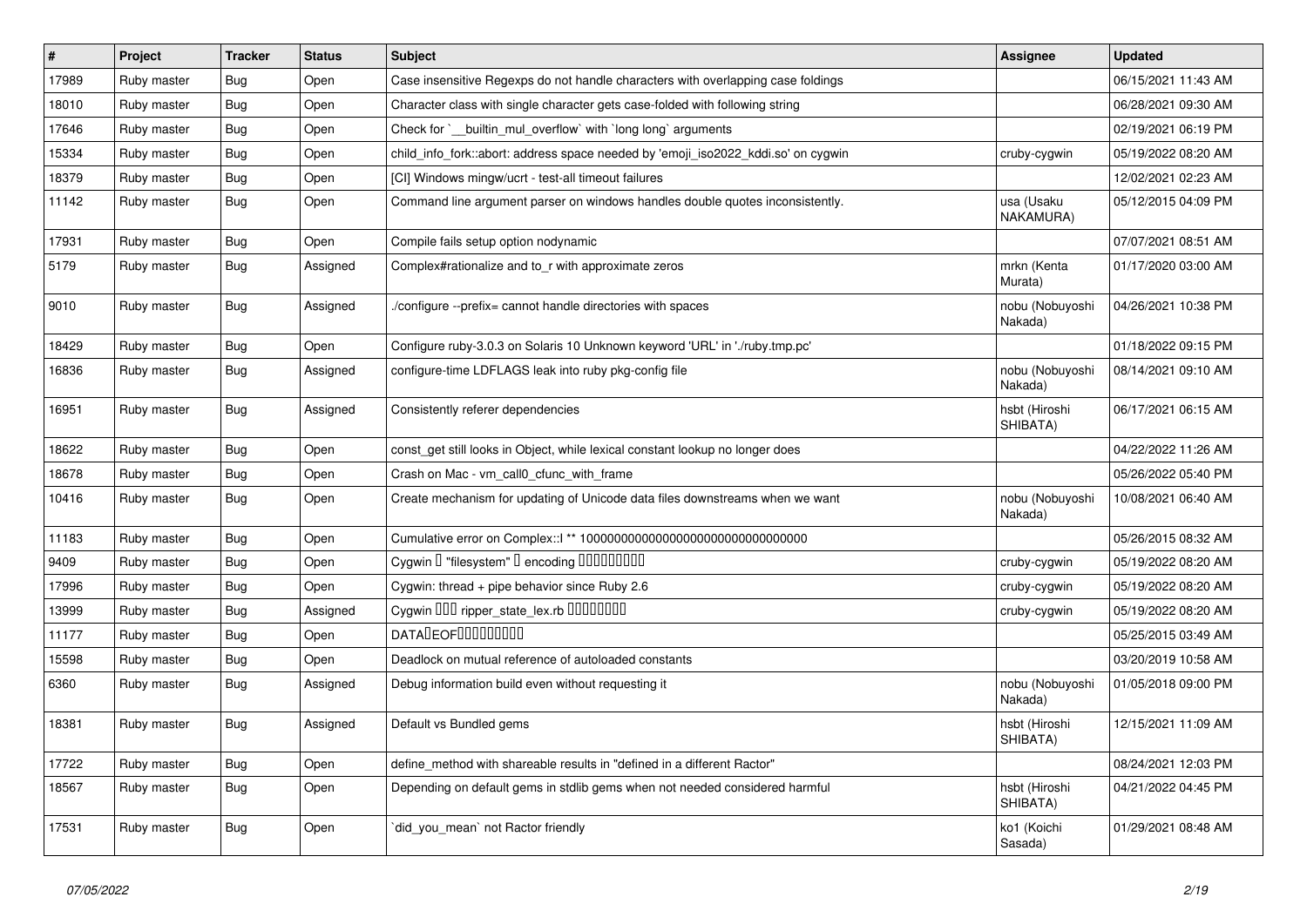| $\vert$ # | Project     | <b>Tracker</b> | <b>Status</b> | <b>Subject</b>                                                                                                      | Assignee                      | <b>Updated</b>      |
|-----------|-------------|----------------|---------------|---------------------------------------------------------------------------------------------------------------------|-------------------------------|---------------------|
| 11808     | Ruby master | Bug            | Open          | Different behavior between Enumerable#grep and Array#grep                                                           | ko1 (Koichi<br>Sasada)        | 10/26/2020 04:36 AM |
| 18887     | Ruby master | <b>Bug</b>     | Open          | documentation for protected methods                                                                                 |                               | 06/29/2022 08:08 AM |
| 17337     | Ruby master | Bug            | Open          | Don't embed Ruby build-time configuration in Ruby                                                                   |                               | 12/21/2020 04:17 PM |
| 18893     | Ruby master | Bug            | Open          | Don't redefine memcpy(3)                                                                                            | shyouhei<br>(Shyouhei Urabe)  | 07/05/2022 08:55 AM |
| 8782      | Ruby master | <b>Bug</b>     | Assigned      | Don't set rl getc function on editline                                                                              | kouji (Kouji Takao)           | 01/05/2018 09:00 PM |
| 15315     | Ruby master | Bug            | Open          | ec_switch can still lose interrupts                                                                                 | ko1 (Koichi<br>Sasada)        | 11/20/2018 09:32 AM |
| 18338     | Ruby master | Bug            | Open          | Encoding default external = $Encoding::UTF 16BE$ may add a wrongly-encoded string to<br>\$LOADED_FEATURES           |                               | 11/15/2021 07:32 AM |
| 18743     | Ruby master | Bug            | Open          | Enumerator#next / peek re-use each others stacktraces                                                               |                               | 04/19/2022 02:42 PM |
| 18614     | Ruby master | <b>Bug</b>     | Open          | Error (busy loop) in<br>TestGemCommandsSetupCommand#test_destdir_flag_does_not_try_to_write_to_the_default_gem_home | hsbt (Hiroshi<br>SHIBATA)     | 03/17/2022 01:03 AM |
| 14971     | Ruby master | Bug            | Open          | error: implicit declaration of function 'rb vm call0                                                                | nobu (Nobuyoshi<br>Nakada)    | 09/06/2018 03:53 AM |
| 18616     | Ruby master | Bug            | Open          | Error with clang(1) on MacOS due to __declspec()                                                                    |                               | 03/09/2022 10:50 AM |
| 11840     | Ruby master | <b>Bug</b>     | Open          | Error with "make check" on Cygwin                                                                                   | cruby-cygwin                  | 05/19/2022 08:20 AM |
| 16829     | Ruby master | <b>Bug</b>     | Open          | Exceptions raised from within an enumerated method lose part of their stacktrace                                    |                               | 05/20/2022 07:25 PM |
| 18061     | Ruby master | Bug            | Open          | Execshield test: libruby.so.N.N.N: FAIL: property-note test because no .note.gnu.property section found             |                               | 06/22/2022 07:58 AM |
| 17159     | Ruby master | <b>Bug</b>     | Open          | extend `define method` for Ractor                                                                                   |                               | 10/29/2020 04:06 PM |
| 18605     | Ruby master | Bug            | Open          | Fails to run on (newer) 32bit Windows with ucrt                                                                     |                               | 04/01/2022 07:52 AM |
| 17263     | Ruby master | Bug            | Open          | Fiber context switch degrades with number of fibers, limit on number of fibers                                      |                               | 01/31/2022 02:47 PM |
| 595       | Ruby master | <b>Bug</b>     | Assigned      | Fiber ignores ensure clause                                                                                         | ioquatix (Samuel<br>Williams) | 12/29/2019 10:37 AM |
| 18784     | Ruby master | Bug            | Open          | FileUtils.rm f and `FileUtils.rm rf should not mask exceptions                                                      |                               | 05/16/2022 09:04 AM |
| 13151     | Ruby master | Bug            | Open          | File writable? doesn't report correctly if a directory is writable on Windows.                                      |                               | 01/23/2017 05:46 PM |
| 18152     | Ruby master | <b>Bug</b>     | Open          | Fix theoretical bug with signals $+$ qsort                                                                          |                               | 09/08/2021 03:38 PM |
| 14607     | Ruby master | <b>Bug</b>     | Assigned      | Fix use of the rb_profile_frames start parameter                                                                    | ko1 (Koichi<br>Sasada)        | 06/09/2022 06:12 AM |
| 17516     | Ruby master | Bug            | Assigned      | forking in a ractor causes Ruby to crash                                                                            | ko1 (Koichi<br>Sasada)        | 11/30/2021 05:26 AM |
| 15423     | Ruby master | Bug            | Open          | fork leapfrog leaks memory on FreeBSD 11.2                                                                          |                               | 12/16/2018 02:28 PM |
| 18796     | Ruby master | <b>Bug</b>     | Open          | GC compaction gets stuck on Mac OS when a debugger is attached                                                      |                               | 06/08/2022 08:25 AM |
| 15097     | Ruby master | Bug            | Open          | Gem install fails on Ruby 2.5.1 with Cygwin (get_dns_server_list undefined)                                         | cruby-cygwin                  | 05/19/2022 08:20 AM |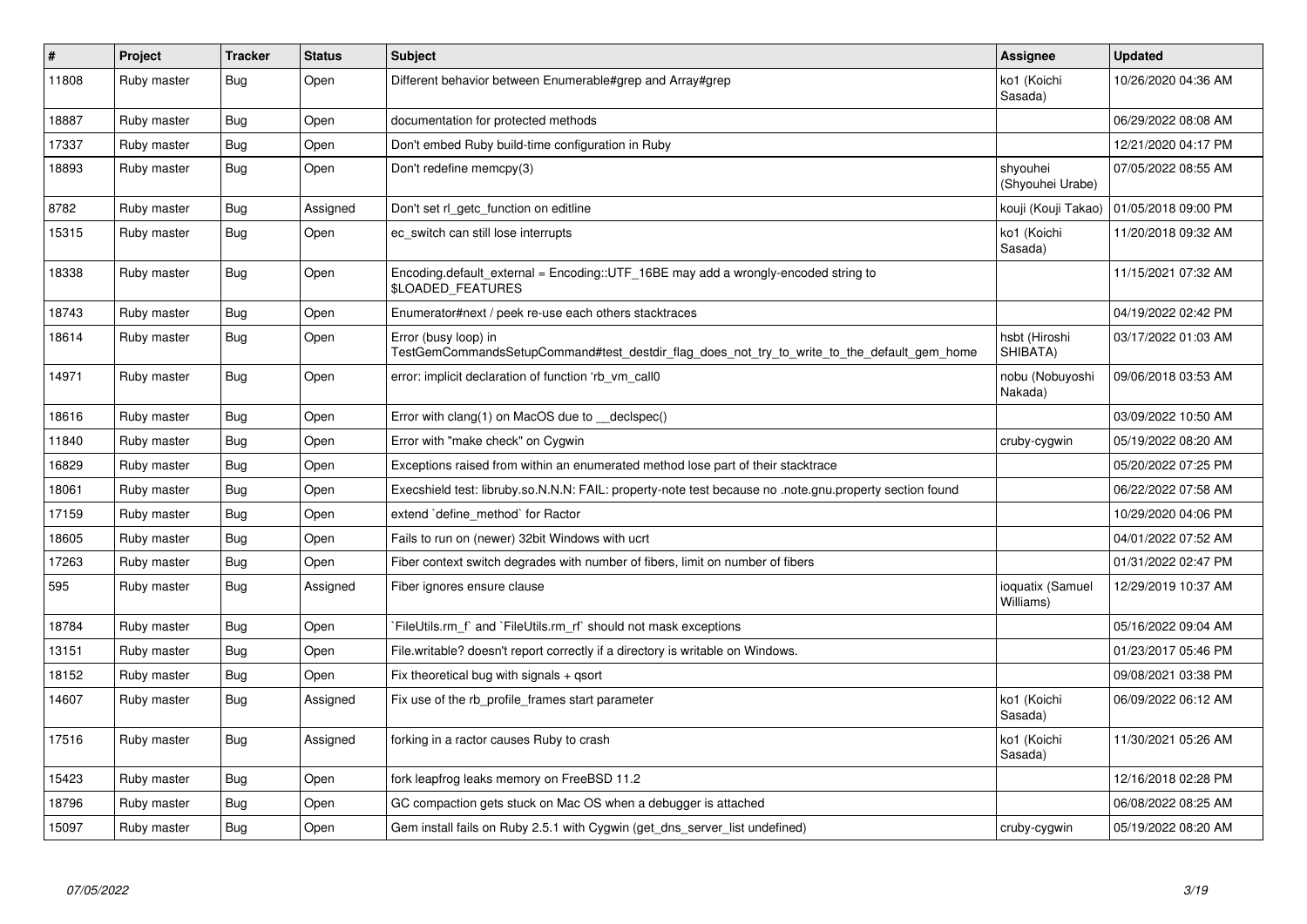| $\#$  | Project     | <b>Tracker</b> | <b>Status</b> | <b>Subject</b>                                                                                                     | Assignee                   | <b>Updated</b>      |
|-------|-------------|----------------|---------------|--------------------------------------------------------------------------------------------------------------------|----------------------------|---------------------|
| 10919 | Ruby master | Bug            | Assigned      | [gem install] installs multipe platforms                                                                           | hsbt (Hiroshi<br>SHIBATA)  | 07/30/2019 07:44 AM |
| 18768 | Ruby master | Bug            | Open          | Inconsistent behavior of IO, StringIO and String each_line methods when return paragraph and chomp: true<br>passed |                            | 06/10/2022 03:46 PM |
| 18770 | Ruby master | <b>Bug</b>     | Open          | Inconsistent behavior of IO/StringIO's each methods when called with nil as a separator, limit and chomp:<br>true  |                            | 06/06/2022 05:38 PM |
| 17990 | Ruby master | <b>Bug</b>     | Open          | Inconsistent behavior of Regexp quantifiers over characters with complex case foldings                             |                            | 06/15/2021 11:59 AM |
| 18780 | Ruby master | <b>Bug</b>     | Open          | Incorrect binding receiver for C API rb_eval_string()                                                              |                            | 06/15/2022 12:14 AM |
| 17400 | Ruby master | <b>Bug</b>     | Open          | Incorrect character downcase for Greek Sigma                                                                       | duerst (Martin<br>Dürst)   | 12/17/2020 06:56 AM |
| 18507 | Ruby master | <b>Bug</b>     | Open          | Incorrect target_os detection in configure script                                                                  |                            | 01/25/2022 08:57 AM |
| 9944  | Ruby master | Bug            | Assigned      | in ruby for windows in "system" a redirection to append a file works incorrectly                                   | cruby-windows              | 01/05/2018 09:00 PM |
| 16842 | Ruby master | Bug            | Assigned      | inspect` prints the UTF-8 character U+0085 (NEXT LINE) verbatim even though it is not printable                    | duerst (Martin<br>Dürst)   | 02/26/2021 05:43 AM |
| 18601 | Ruby master | <b>Bug</b>     | Open          | Invalid byte sequences in Big5 encodings                                                                           | duerst (Martin<br>Dürst)   | 02/23/2022 07:59 AM |
| 18804 | Ruby master | <b>Bug</b>     | Open          | Invalid line number for putnil instruction                                                                         |                            | 05/25/2022 09:22 AM |
| 18805 | Ruby master | Bug            | Open          | IO::Buffer is inconsistent when returning a string from an empty buffer                                            |                            | 05/25/2022 12:45 PM |
| 18455 | Ruby master | Bug            | Open          | IO#close` has poor performance and difficult to understand semantics.                                              |                            | 04/04/2022 02:02 AM |
| 12280 | Ruby master | <b>Bug</b>     | Open          | IO.copy_stream(IO, IO) fails with "pread() not implemented"                                                        |                            | 04/28/2016 05:51 AM |
| 18255 | Ruby master | <b>Bug</b>     | Open          | ioctl zeroes the last buffer byte                                                                                  |                            | 10/25/2021 08:13 AM |
| 18767 | Ruby master | Bug            | Open          | IO.foreach hangs up when passes limit=0                                                                            |                            | 06/18/2022 02:56 AM |
| 16997 | Ruby master | <b>Bug</b>     | Open          | IO#gets converts some \r\n to \n with universal_newline: false                                                     |                            | 08/26/2020 05:20 PM |
| 8445  | Ruby master | Bug            | Assigned      | IO.open and IO#set_enconding does not support :fallback option                                                     | akr (Akira Tanaka)         | 06/14/2022 06:02 AM |
| 10009 | Ruby master | <b>Bug</b>     | Open          | IO operation is 10x slower in multi-thread environment                                                             | ko1 (Koichi<br>Sasada)     | 05/21/2015 07:19 AM |
| 15367 | Ruby master | <b>Bug</b>     | Open          | IO select is not resumed when io-object gets closed                                                                |                            | 12/03/2018 10:22 AM |
| 18880 | Ruby master | <b>Bug</b>     | Open          | IO#sysread on Windows does not validate arguments                                                                  |                            | 06/26/2022 04:26 PM |
| 11531 | Ruby master | Bug            | Assigned      | IPAddr#== implements wrong logic                                                                                   | knu (Akinori<br>MUSHA)     | 12/29/2019 12:50 PM |
| 18738 | Ruby master | <b>Bug</b>     | Open          | IRB can't recognize heredoc after words                                                                            |                            | 04/18/2022 12:00 AM |
| 18657 | Ruby master | Bug            | Open          | IRB raises exception when stdout is a pipe                                                                         |                            | 06/08/2022 03:34 PM |
| 9955  | Ruby master | Bug            | Assigned      | issue building dll on mingw, library not found                                                                     | nobu (Nobuyoshi<br>Nakada) | 01/05/2018 09:00 PM |
| 17817 | Ruby master | Bug            | Open          | -jit outputs ./tmp/_ruby_mjit_*.h: No such file or directory on with TMP                                           |                            | 04/22/2021 11:57 AM |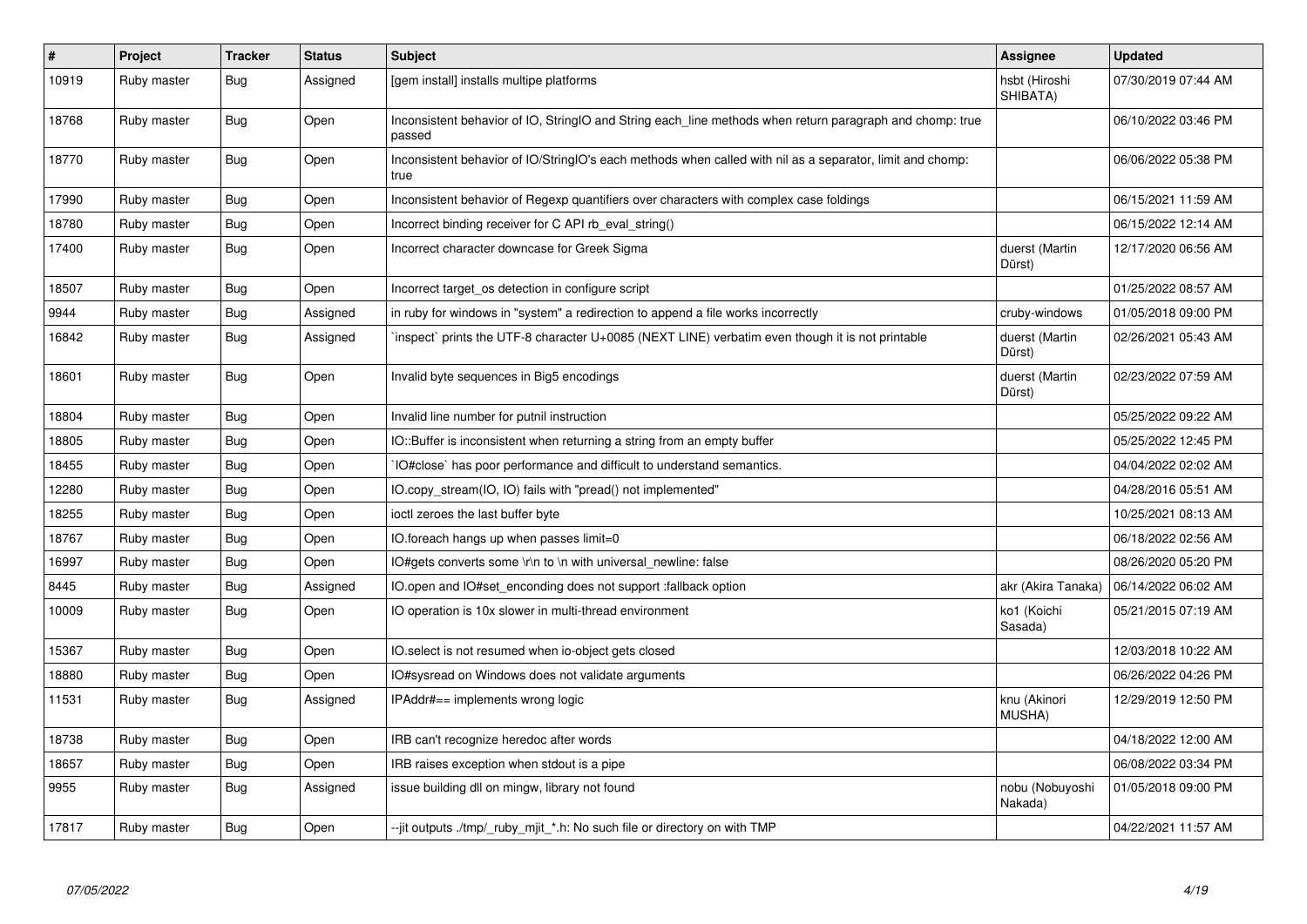| #     | Project     | <b>Tracker</b> | <b>Status</b> | <b>Subject</b>                                                                                                 | <b>Assignee</b>               | <b>Updated</b>      |
|-------|-------------|----------------|---------------|----------------------------------------------------------------------------------------------------------------|-------------------------------|---------------------|
| 16694 | Ruby master | <b>Bug</b>     | Assigned      | JIT vs hardened GCC with PCH                                                                                   | k0kubun (Takashi<br>Kokubun)  | 02/02/2021 07:38 AM |
| 9435  | Ruby master | <b>Bug</b>     | Open          | Kernel.system problem                                                                                          |                               | 12/30/2019 03:00 AM |
| 16820 | Ruby master | <b>Bug</b>     | Open          | LEGAL is out of sync                                                                                           |                               | 08/19/2020 11:08 AM |
| 16819 | Ruby master | <b>Bug</b>     | Assigned      | Line reporting off by one when reporting line of a hash?                                                       | ko1 (Koichi<br>Sasada)        | 06/16/2020 05:57 PM |
| 18169 | Ruby master | <b>Bug</b>     | Assigned      | Local copies of gemified libraries are being released out of sync with their gems                              | hsbt (Hiroshi<br>SHIBATA)     | 02/25/2022 05:40 PM |
| 9115  | Ruby master | Bug            | Assigned      | Logger traps all exceptions; breaks Timeout                                                                    | sonots (Naotoshi<br>Seo)      | 08/20/2019 12:47 PM |
| 18133 | Ruby master | <b>Bug</b>     | Assigned      | LTO: TestGCCompact#test_ast_compacts segfaults on i686                                                         |                               | 04/23/2022 04:19 PM |
| 18506 | Ruby master | Bug            | Open          | make and make install rebuild items every time unnecessarily - sometimes causing races in parallel installs    |                               | 01/21/2022 01:46 PM |
| 14543 | Ruby master | <b>Bug</b>     | Assigned      | `make commit` show error of `common-srcs`                                                                      | nobu (Nobuyoshi<br>Nakada)    | 06/02/2018 04:17 AM |
| 14826 | Ruby master | Bug            | Open          | make: *** [.ext/include/sparc-solaris2.10/rb_mjit_min_header-2.6.0.h] Error 1 on Solaris 10 with very old gcc3 |                               | 06/05/2018 02:02 PM |
| 18727 | Ruby master | Bug            | Assigned      | Make failed on x86_64-cygwin (LoadError)                                                                       | peterzhu2118<br>(Peter Zhu)   | 04/16/2022 05:15 AM |
| 9366  | Ruby master | Bug            | Assigned      | "make -j32 check TESTS=-j32" occasionally fails on rubygems/specification                                      | hsbt (Hiroshi<br>SHIBATA)     | 07/26/2018 02:13 AM |
| 18810 | Ruby master | <b>Bug</b>     | Open          | Make `Kernel#p` interruptable.                                                                                 | ioquatix (Samuel<br>Williams) | 05/30/2022 12:44 AM |
| 17792 | Ruby master | <b>Bug</b>     | Open          | make notes and make test fail with Ruby3.0.1p64 RaspberryPI 4B Ubuntu 20.10 ARM64                              |                               | 05/23/2021 08:23 PM |
| 18623 | Ruby master | <b>Bug</b>     | Open          | make runnable` does not work                                                                                   | nobu (Nobuyoshi<br>Nakada)    | 03/16/2022 01:28 AM |
| 18789 | Ruby master | <b>Bug</b>     | Open          | make test-bundled-gems failed after make install                                                               |                               | 05/18/2022 01:01 AM |
| 18553 | Ruby master | <b>Bug</b>     | Open          | Memory leak on compiling method call with kwargs                                                               | ko1 (Koichi<br>Sasada)        | 03/23/2022 09:34 PM |
| 17513 | Ruby master | Bug            | Open          | Methods of shareable objects and UnboundMethods should be shareable                                            | ko1 (Koichi<br>Sasada)        | 01/06/2021 08:53 PM |
| 7892  | Ruby master | Bug            | Open          | MIME encoding bug of NKF.nkf                                                                                   | naruse (Yui<br>NARUSE)        | 12/25/2017 06:15 PM |
| 14906 | Ruby master | Bug            | Open          | MinGW failure - TestlO#test_copy_stream_no_busy_wait                                                           |                               | 07/12/2018 03:52 AM |
| 14957 | Ruby master | <b>Bug</b>     | Open          | MinGW, gcc 8.2.0, bootstraptest test_thread.rb - failure ?                                                     |                               | 08/03/2018 02:46 PM |
| 13298 | Ruby master | Bug            | Assigned      | mingw SEGV TestEnumerable#test_callcc                                                                          | nobu (Nobuyoshi<br>Nakada)    | 06/04/2021 03:41 AM |
| 13500 | Ruby master | Bug            | Open          | MinGW TestArity#test proc err mess stops testing                                                               |                               | 04/26/2017 03:27 PM |
| 13485 | Ruby master | <b>Bug</b>     | Open          | MinGW TestEnumerable#test_callcc SEGV info                                                                     |                               | 04/19/2017 04:17 PM |
| 13542 | Ruby master | <b>Bug</b>     | Open          | MinGW trunk Builds - Summary of Issues                                                                         |                               | 05/19/2017 07:04 PM |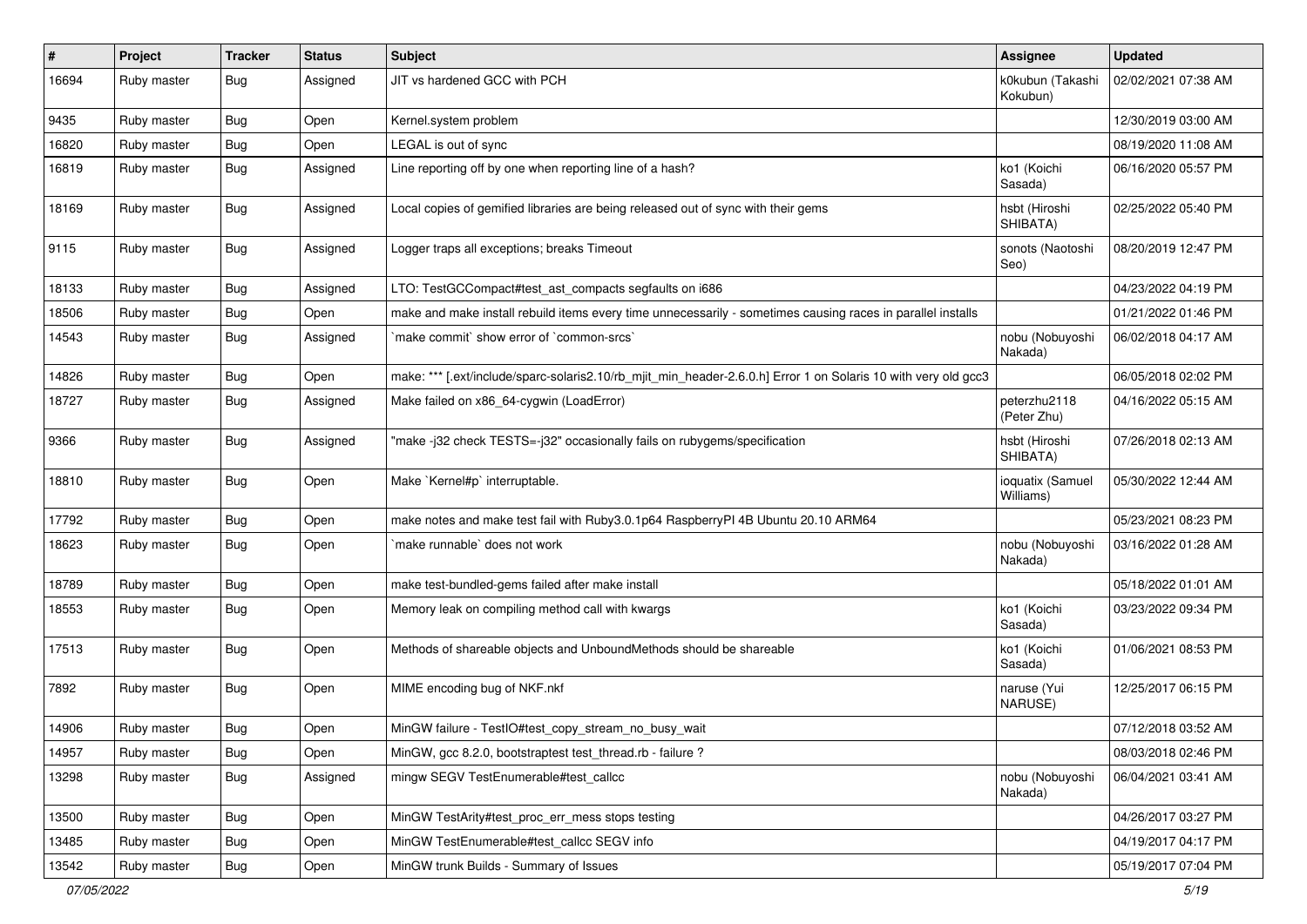| $\sharp$ | Project     | <b>Tracker</b> | <b>Status</b> | <b>Subject</b>                                                                                        | Assignee                      | <b>Updated</b>      |
|----------|-------------|----------------|---------------|-------------------------------------------------------------------------------------------------------|-------------------------------|---------------------|
| 14480    | Ruby master | Bug            | Open          | miniruby crashing when compiled with -O2 or -O1 on aarch64                                            |                               | 02/23/2021 10:35 AM |
| 8299     | Ruby master | Bug            | Assigned      | Minor error in float parsing                                                                          | nobu (Nobuyoshi<br>Nakada)    | 12/30/2019 03:00 AM |
| 15599    | Ruby master | Bug            | Open          | Mixing autoload and require causes deadlock and incomplete definition.                                |                               | 02/12/2019 01:40 PM |
| 9760     | Ruby master | <b>Bug</b>     | Open          | mkmf does not allow for linking against custom libraries when a system library is present             |                               | 05/24/2016 08:11 AM |
| 17578    | Ruby master | <b>Bug</b>     | Assigned      | mkmf experimental C++ Support                                                                         | nobu (Nobuyoshi<br>Nakada)    | 01/27/2021 03:51 AM |
| 17354    | Ruby master | Bug            | Open          | Module#const source location is misleading for constants awaiting autoload                            |                               | 03/26/2021 05:56 PM |
| 17667    | Ruby master | Bug            | Open          | Module#name needs synchronization                                                                     | ko1 (Koichi<br>Sasada)        | 03/02/2021 07:31 AM |
| 11438    | Ruby master | Bug            | Open          | native thread init stack() get machine stack start unequal to thread's stack start address, x86 win32 | cruby-windows                 | 08/13/2015 07:31 AM |
| 18658    | Ruby master | Bug            | Open          | Need openssl 3 support for Ubuntu 22.04 (Ruby 2.7.x and 3.0.x)                                        | rhenium (Kazuki<br>Yamaguchi) | 05/30/2022 08:06 PM |
| 18661    | Ruby master | <b>Bug</b>     | Open          | Net::HTTP behavior changed between 2.6 and 3.1 on windows.                                            |                               | 03/25/2022 01:57 PM |
| 12436    | Ruby master | Bug            | Assigned      | newline argument of File.open seems not respected on Windows                                          | nobu (Nobuyoshi<br>Nakada)    | 10/25/2021 09:07 AM |
| 18518    | Ruby master | Bug            | Open          | NoMemory Error $+$ [FATAL] failed to allocate memory for twice $1 <$ karge                            |                               | 01/28/2022 01:40 PM |
| 18666    | Ruby master | <b>Bug</b>     | Open          | No rule to make target 'yaml/yaml.h', needed by 'api.o'                                               | hsbt (Hiroshi<br>SHIBATA)     | 03/29/2022 11:17 AM |
| 18837    | Ruby master | Bug            | Open          | Not possible to evaluate expression with numbered parameters in it                                    |                               | 06/17/2022 12:48 PM |
| 12506    | Ruby master | <b>Bug</b>     | Assigned      | On cygwin, Feature #5994 does not work                                                                | cruby-cygwin                  | 05/19/2022 08:20 AM |
| 11582    | Ruby master | Bug            | Open          | On Solaris, Rational#** returns - Infinity for Rational(0) when passed a negative Float               |                               | 10/13/2015 03:12 AM |
| 18651    | Ruby master | <b>Bug</b>     | Open          | oob access in CP51932 -> CP50220 transcoder                                                           | akr (Akira Tanaka)            | 03/23/2022 01:17 PM |
| 12582    | Ruby master | Bug            | Assigned      | OpenSSL Authenticated Encryption should check for tag length                                          | rhenium (Kazuki<br>Yamaguchi) | 04/28/2017 01:45 PM |
| 18783    | Ruby master | <b>Bug</b>     | Open          | OptionParser should recognize "-" as an optional argument                                             |                               | 05/19/2022 12:15 AM |
| 18731    | Ruby master | <b>Bug</b>     | Open          | Parallel test-all sometimes does not run at all some tests                                            |                               | 04/23/2022 12:58 PM |
| 18878    | Ruby master | <b>Bug</b>     | Open          | parse.y: Foo::Bar {} is inconsistently rejected                                                       |                               | 06/28/2022 03:38 AM |
| 18890    | Ruby master | Bug            | Open          | parse.y: pattern label is newline-sensitive if it is dynamic                                          |                               | 07/03/2022 05:59 AM |
| 18883    | Ruby master | <b>Bug</b>     | Open          | parse.y: trailing comma cannot coexist with star                                                      |                               | 06/28/2022 07:25 AM |
| 15386    | Ruby master | Bug            | Open          | [PATCH] io.c (rb io check char readable): do not io fflush buffered sockets                           |                               | 12/06/2018 11:38 AM |
| 15310    | Ruby master | <b>Bug</b>     | Open          | [PATCH] thread_pthread.c: close race from UBF_TIMER and non-GVL-releasing thread                      |                               | 11/20/2018 12:50 AM |
| 15263    | Ruby master | Bug            | Open          | [PATCH] vm_trace.c (postponed_job_register): only hit main thread                                     | ko1 (Koichi<br>Sasada)        | 10/27/2018 11:35 PM |
| 17925    | Ruby master | Bug            | Open          | Pattern matching syntax using semicolon one-line                                                      |                               | 06/04/2021 03:08 PM |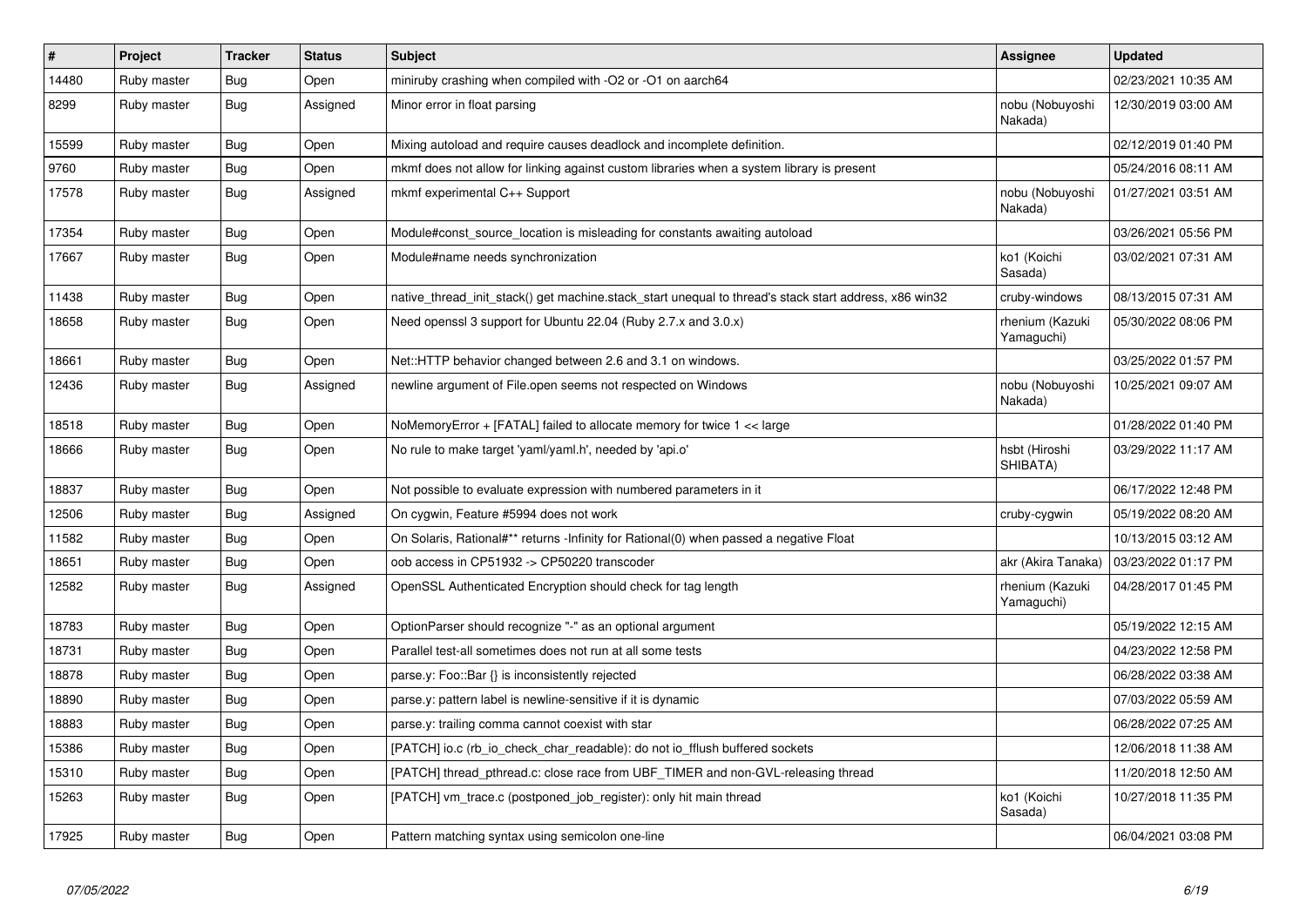| #     | Project     | <b>Tracker</b> | <b>Status</b> | <b>Subject</b>                                                                   | Assignee                      | <b>Updated</b>      |
|-------|-------------|----------------|---------------|----------------------------------------------------------------------------------|-------------------------------|---------------------|
| 18572 | Ruby master | <b>Bug</b>     | Assigned      | Performance regression when invoking refined methods                             | ko1 (Koichi<br>Sasada)        | 02/10/2022 12:48 AM |
| 7968  | Ruby master | <b>Bug</b>     | Assigned      | Poor UDPSocket#send performance in ruby 2.0.0 on windows                         | cruby-windows                 | 10/23/2017 12:23 AM |
| 18036 | Ruby master | Bug            | Open          | Pthread fibers become invalid on fork - different from normal fibers.            | ioquatix (Samuel<br>Williams) | 08/19/2021 07:05 AM |
| 17774 | Ruby master | <b>Bug</b>     | Open          | Quantified empty group causes regex to fail                                      |                               | 10/13/2021 04:43 PM |
| 17146 | Ruby master | <b>Bug</b>     | Open          | Queue operations are allowed after it is frozen                                  |                               | 10/20/2021 08:32 PM |
| 10128 | Ruby master | <b>Bug</b>     | Open          | Quoting problem for arguments of Kernel.system, Kernel.exec on Windows           | cruby-windows                 | 12/30/2019 03:00 AM |
| 18782 | Ruby master | <b>Bug</b>     | Open          | Race conditions in autoload when loading the same feature with multiple threads. |                               | 05/18/2022 09:22 PM |
| 17180 | Ruby master | Bug            | Open          | Ractor and constant referencing                                                  |                               | 09/20/2020 05:43 PM |
| 17359 | Ruby master | <b>Bug</b>     | Open          | Ractor copy mode is not Ractor-safe                                              | ko1 (Koichi<br>Sasada)        | 12/02/2020 05:42 PM |
| 17677 | Ruby master | <b>Bug</b>     | Assigned      | Ractor crashes fork when blocking                                                | ko1 (Koichi<br>Sasada)        | 03/09/2021 12:42 AM |
| 18024 | Ruby master | <b>Bug</b>     | Assigned      | Ractor crashes when connections are closed in multiple Ractors                   | ko1 (Koichi<br>Sasada)        | 12/14/2021 04:41 PM |
| 18119 | Ruby master | <b>Bug</b>     | Open          | Ractor crashes when instantiating classes                                        | ko1 (Koichi<br>Sasada)        | 09/14/2021 01:42 AM |
| 17679 | Ruby master | <b>Bug</b>     | Assigned      | Ractor incoming channel can consume unlimited resources                          | ko1 (Koichi<br>Sasada)        | 06/30/2022 10:49 AM |
| 18129 | Ruby master | <b>Bug</b>     | Open          | Ractor-incompatible global variables can be accessed through alias               |                               | 08/23/2021 10:08 PM |
| 17543 | Ruby master | <b>Bug</b>     | Open          | Ractor isolation broken by `self` in shareable proc                              | ko1 (Koichi<br>Sasada)        | 01/29/2021 03:06 PM |
| 17506 | Ruby master | <b>Bug</b>     | Open          | Ractor isolation broken by ThreadGroup                                           |                               | 01/03/2021 08:05 PM |
| 17998 | Ruby master | <b>Bug</b>     | Assigned      | ractor: process hanging (with ractors initialized, but not being used)           | ko1 (Koichi<br>Sasada)        | 12/02/2021 08:17 PM |
| 17624 | Ruby master | Bug            | Open          | Ractor.receive is not thread-safe                                                | ko1 (Koichi<br>Sasada)        | 09/14/2021 01:40 AM |
| 17678 | Ruby master | <b>Bug</b>     | Assigned      | Ractors do not restart after fork                                                | ko1 (Koichi<br>Sasada)        | 03/09/2021 12:42 AM |
| 18816 | Ruby master | <b>Bug</b>     | Open          | Ractor segfaulting MacOS 12.4 (aarch64 / M1 processor)                           |                               | 06/13/2022 01:46 PM |
| 18258 | Ruby master | Bug            | Open          | Ractor.shareable? can be slow and mutates internal object flags.                 | ko1 (Koichi<br>Sasada)        | 10/21/2021 08:58 AM |
| 18760 | Ruby master | <b>Bug</b>     | Open          | Ractors vs "skynet" microbenchmark                                               |                               | 05/02/2022 11:36 PM |
| 17826 | Ruby master | <b>Bug</b>     | Assigned      | Ractor#take hangs if used in multiple Threads                                    | ko1 (Koichi<br>Sasada)        | 12/15/2021 01:30 PM |
| 18580 | Ruby master | Bug            | Open          | Range#include? inconsistency for beginless String ranges                         |                               | 03/09/2022 10:22 PM |
| 18473 | Ruby master | <b>Bug</b>     | Open          | Raw data in Socket:: Option#inspect on Amazon Linux 2                            |                               | 01/11/2022 02:13 PM |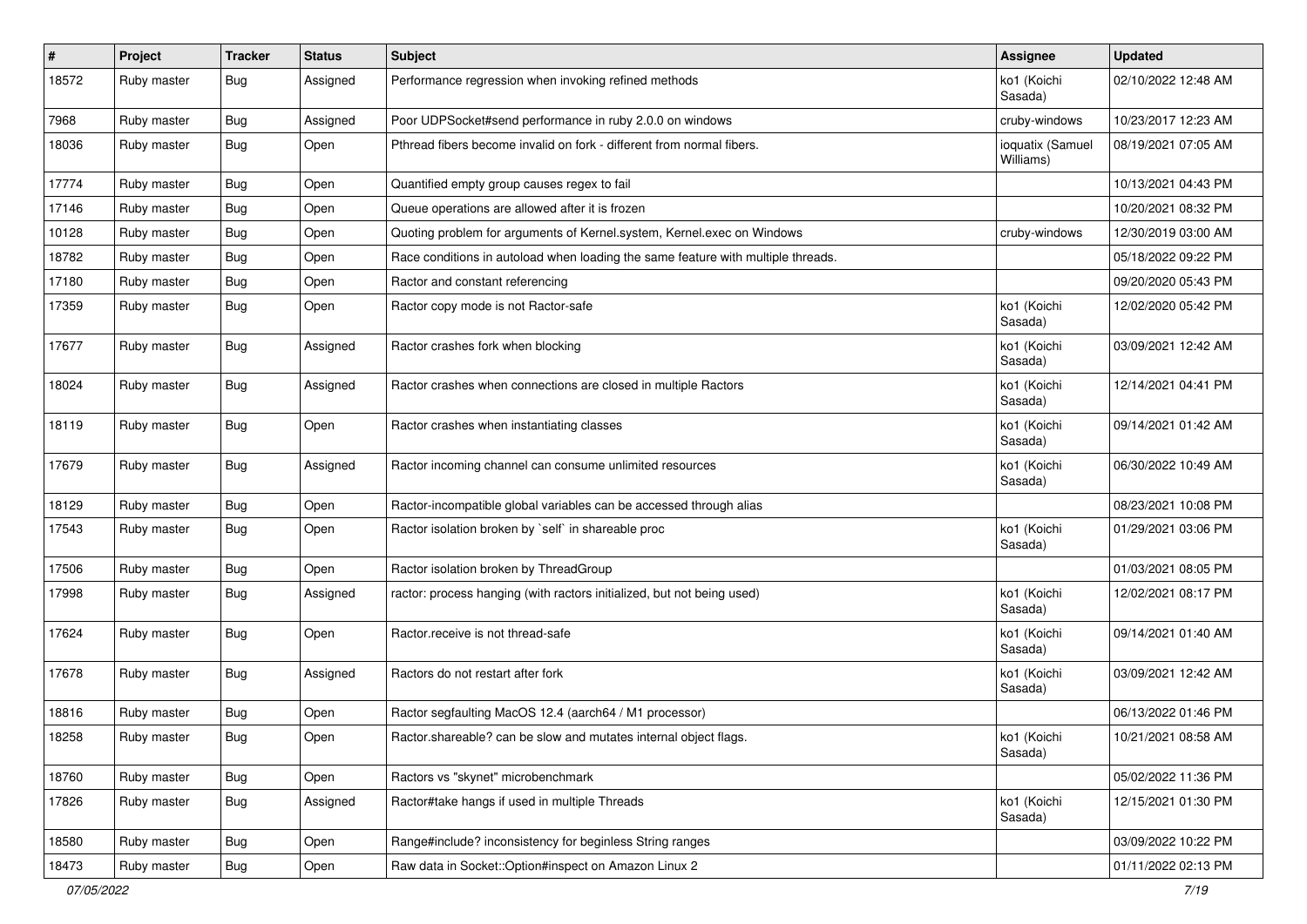| #     | Project     | <b>Tracker</b> | <b>Status</b> | Subject                                                                                                                                                             | <b>Assignee</b>                        | <b>Updated</b>      |
|-------|-------------|----------------|---------------|---------------------------------------------------------------------------------------------------------------------------------------------------------------------|----------------------------------------|---------------------|
| 18257 | Ruby master | <b>Bug</b>     | Open          | rb_mRubyVMFrozenCore is broken by GC run                                                                                                                            |                                        | 02/10/2022 12:36 PM |
| 18492 | Ruby master | <b>Bug</b>     | Open          | 'rb_rescue2' inside 'rb_protect' segfaults on Windows                                                                                                               |                                        | 01/14/2022 03:17 PM |
| 18472 | Ruby master | <b>Bug</b>     | Open          | rb_w32_map_errno is not found on Ruby-3.1.0                                                                                                                         |                                        | 01/13/2022 09:59 AM |
| 18456 | Ruby master | <b>Bug</b>     | Open          | rdoc non-determinism: module includes can be added once or twice to generated .ri                                                                                   |                                        | 01/01/2022 11:16 PM |
| 7859  | Ruby master | <b>Bug</b>     | Assigned      | Readline: Incorrect arrow key behavior in vi_editing_mode insert mode with Readline 6.2                                                                             | kouji (Kouji Takao)                    | 12/25/2017 06:15 PM |
| 15428 | Ruby master | <b>Bug</b>     | Open          | Refactor Proc#>> and #<<                                                                                                                                            |                                        | 08/20/2021 06:31 PM |
| 18799 | Ruby master | <b>Bug</b>     | Open          | Refinement#import methods vs attr reader                                                                                                                            |                                        | 05/25/2022 06:50 AM |
| 14083 | Ruby master | <b>Bug</b>     | Open          | Refinement in block calling incorrect method                                                                                                                        |                                        | 11/05/2017 07:36 PM |
| 11704 | Ruby master | <b>Bug</b>     | Assigned      | Refinements only get "used" once in loop                                                                                                                            | matz (Yukihiro<br>Matsumoto)           | 04/14/2016 02:45 AM |
| 14838 | Ruby master | Bug            | Open          | RegexpError with double "s" in look-behind assertion in case-insensitive unicode regexp                                                                             |                                        | 06/09/2018 04:04 PM |
| 14364 | Ruby master | <b>Bug</b>     | Open          | Regexp last match variable in procs                                                                                                                                 |                                        | 09/14/2018 05:28 AM |
| 16145 | Ruby master | <b>Bug</b>     | Open          | regexp match error if mixing /i, character classes, and utf8                                                                                                        |                                        | 09/06/2019 05:52 AM |
| 18686 | Ruby master | <b>Bug</b>     | Open          | Regexp supporting unexpected age properties in Ruby < 3.2                                                                                                           |                                        | 04/08/2022 06:52 PM |
| 18009 | Ruby master | <b>Bug</b>     | Open          | Regexps \w and \W with /i option and /u option produce inconsistent results under nested negation and<br>intersection                                               |                                        | 06/28/2021 09:09 AM |
| 8444  | Ruby master | Bug            | Open          | Regexp vars \$~ and friends are not thread local                                                                                                                    | ko1 (Koichi<br>Sasada)                 | 07/30/2019 07:38 AM |
| 13671 | Ruby master | <b>Bug</b>     | Assigned      | Regexp with lookbehind and case-insensitivity raises RegexpError only on strings with certain characters                                                            | duerst (Martin<br>Dürst)               | 11/30/2021 04:42 AM |
| 16776 | Ruby master | <b>Bug</b>     | Assigned      | Regression in coverage library                                                                                                                                      | ko1 (Koichi<br>Sasada)                 | 11/24/2021 07:26 AM |
| 18751 | Ruby master | <b>Bug</b>     | Open          | Regression on master for Method#== when comparing public with private method                                                                                        |                                        | 05/18/2022 01:27 AM |
| 18608 | Ruby master | <b>Bug</b>     | Open          | 'require': cannot load such file -- ripper (LoadError) after 'make distclean'                                                                                       |                                        | 05/27/2022 04:10 AM |
| 15993 | Ruby master | <b>Bug</b>     | Open          | 'require' doesn't work if there are Cyrillic chars in the path to Ruby dir                                                                                          |                                        | 07/09/2021 04:08 PM |
| 18355 | Ruby master | <b>Bug</b>     | Assigned      | require("pathname") within rack application chnages behaviors of Pathname methods, such as absolute?(),<br>when there are two versions of 'pathname' gem installed. | hsbt (Hiroshi<br>SHIBATA)              | 11/30/2021 08:01 AM |
| 13513 | Ruby master | <b>Bug</b>     | Assigned      | Resolv::DNS::Message.decode hangs after detecting truncation in UDP messages                                                                                        | akr (Akira Tanaka)                     | 03/08/2021 11:35 PM |
| 13864 | Ruby master | <b>Bug</b>     | Assigned      | Rinda multicast test failures due to missing default route                                                                                                          | seki (Masatoshi<br>Seki)               | 08/17/2021 07:16 AM |
| 17037 | Ruby master | Bug            | Open          | rounding of Rational#to_f                                                                                                                                           |                                        | 08/26/2020 03:54 AM |
| 9507  | Ruby master | <b>Bug</b>     | Open          | Ruby 2.1.0 is broken on ARMv5: tried to create Proc object without a block                                                                                          | charliesome<br>(Charlie<br>Somerville) | 01/05/2018 09:00 PM |
| 14387 | Ruby master | Bug            | Open          | Ruby 2.5 <sup>D</sup> Alpine Linux 000000000000 SystemStackError 00000                                                                                              |                                        | 04/21/2020 03:13 PM |
| 14418 | Ruby master | Bug            | Open          | ruby 2.5 slow regexp execution                                                                                                                                      |                                        | 12/29/2019 10:34 AM |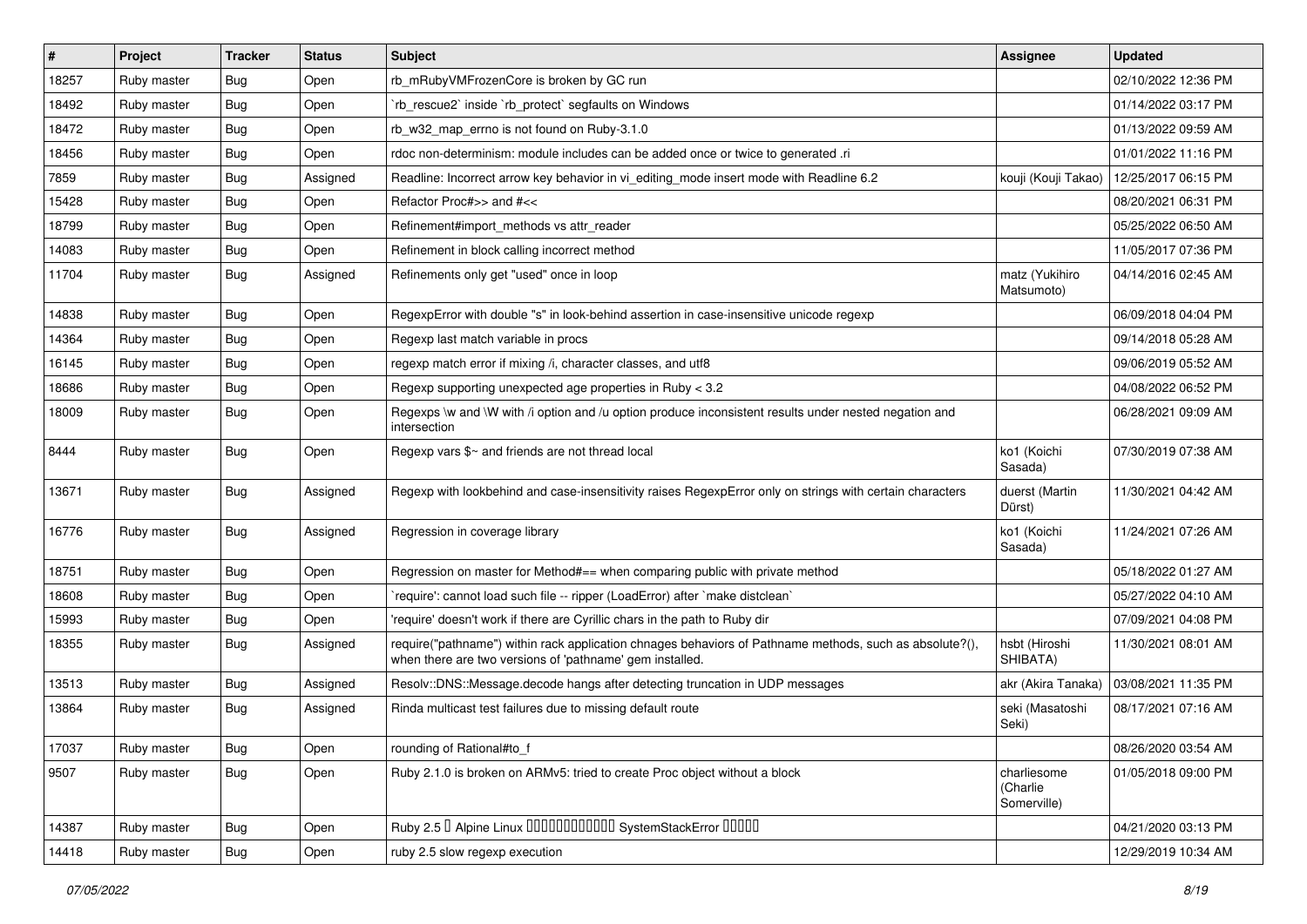| $\vert$ # | Project     | <b>Tracker</b> | <b>Status</b> | <b>Subject</b>                                                                               | <b>Assignee</b>              | <b>Updated</b>      |
|-----------|-------------|----------------|---------------|----------------------------------------------------------------------------------------------|------------------------------|---------------------|
| 18457     | Ruby master | <b>Bug</b>     | Open          | ruby 2.7.5 fiddle/types.rb use uint32_t but fiddle/cparser.rb lacks uint32_t                 |                              | 01/03/2022 01:00 PM |
| 17373     | Ruby master | <b>Bug</b>     | Open          | Ruby 3.0 is slower at Discourse bench than Ruby 2.7                                          |                              | 01/04/2021 06:47 AM |
| 17478     | Ruby master | Bug            | Assigned      | Ruby3.0 is slower than Ruby2.7.2 when parsing a large CSV file                               | kou (Kouhei<br>Sutou)        | 11/24/2021 05:12 AM |
| 18281     | Ruby master | <b>Bug</b>     | Open          | Ruby 3.1.0: gem uninstall -alx fails to uninstall debug                                      |                              | 06/16/2022 01:08 AM |
| 18337     | Ruby master | Bug            | Assigned      | Ruby allows zero-width characters in identifiers                                             | duerst (Martin<br>Dürst)     | 11/24/2021 09:13 AM |
| 10436     | Ruby master | Bug            | Open          | ruby -c and ripper inconsistency: m(&nil) {}                                                 |                              | 08/27/2019 12:08 AM |
| 14422     | Ruby master | <b>Bug</b>     | Open          | Ruby configuration options should not be reused for gem builds                               |                              | 03/05/2018 03:32 PM |
| 17142     | Ruby master | <b>Bug</b>     | Open          | Ruby fails to build in AIX                                                                   |                              | 03/20/2021 07:08 AM |
| 18758     | Ruby master | <b>Bug</b>     | Open          | Ruby fails to build on M1 Mac when x86 Homebrew is installed                                 |                              | 04/28/2022 03:19 PM |
| 18733     | Ruby master | <b>Bug</b>     | Open          | Ruby GC problems cause performance issue with Ractor                                         |                              | 04/15/2022 09:13 AM |
| 11269     | Ruby master | Bug            | Assigned      | ruby_init_setproctitle() should be called before require_libraries()                         | kosaki (Motohiro<br>KOSAKI)  | 06/17/2015 03:01 AM |
| 18464     | Ruby master | <b>Bug</b>     | Assigned      | RUBY_INTERNAL_EVENT_NEWOBJ tracepoint causes an interpreter crash when combined with Ractors | ko1 (Koichi<br>Sasada)       | 06/08/2022 08:25 AM |
| 16905     | Ruby master | <b>Bug</b>     | Open          | Ruby required to build Ruby on Haiku?                                                        |                              | 05/24/2020 08:08 AM |
| 16810     | Ruby master | <b>Bug</b>     | Open          | ruby segfaults on s390x with musl libc                                                       |                              | 03/05/2021 01:38 AM |
| 18842     | Ruby master | <b>Bug</b>     | Open          | Ruby's Resolv library does not handle correctly the `NODATA` case                            |                              | 06/19/2022 05:39 PM |
| 5317      | Ruby master | <b>Bug</b>     | Assigned      |                                                                                              | nobu (Nobuyoshi<br>Nakada)   | 01/05/2018 09:00 PM |
| 18002     | Ruby master | <b>Bug</b>     | Open          | s390x: Tests failing without LC_ALL env                                                      | jaruga (Jun Aruga)           | 07/12/2021 04:30 PM |
| 13571     | Ruby master | Bug            | Open          | Script arguments, encoding, windows / MinGW                                                  |                              | 11/12/2017 10:53 PM |
| 17799     | Ruby master | <b>Bug</b>     | Open          | Seg fault in rb_class_clear_method_cache                                                     |                              | 12/09/2021 05:39 AM |
| 18413     | Ruby master | <b>Bug</b>     | Open          | Segfault in `ripper/lexer.rb`                                                                |                              | 12/17/2021 04:49 PM |
| 18412     | Ruby master | Bug            | Open          | Segfault in test_ractor.rb                                                                   |                              | 12/17/2021 04:23 AM |
| 18034     | Ruby master | <b>Bug</b>     | Assigned      | Segmentation fault fiddle with `--enable-bundled-libffi` and macOS                           | kou (Kouhei<br>Sutou)        | 11/30/2021 07:39 AM |
| 5334      | Ruby master | <b>Bug</b>     | Assigned      | Segmentation fault in InternetExplorer IServiceProvider interface                            | suke (Masaki<br>Suketa)      | 12/30/2019 03:00 AM |
| 12444     | Ruby master | I Bug          | Assigned      | Segmentation fault when running TestException#test_machine_stackoverflow on cygwin           | cruby-cygwin                 | 05/19/2022 08:20 AM |
| 16288     | Ruby master | <b>Bug</b>     | Open          | Segmentation fault with finalizers, threads                                                  |                              | 12/19/2019 07:46 PM |
| 18142     | Ruby master | Bug            | Assigned      | Segmentation fault with Ruby 3.0.2                                                           | k0kubun (Takashi<br>Kokubun) | 09/02/2021 07:43 AM |
| 17196     | Ruby master | <b>Bug</b>     | Assigned      | Segmentation Fault with Socket#close in Ractors                                              | ko1 (Koichi<br>Sasada)       | 03/20/2022 01:52 PM |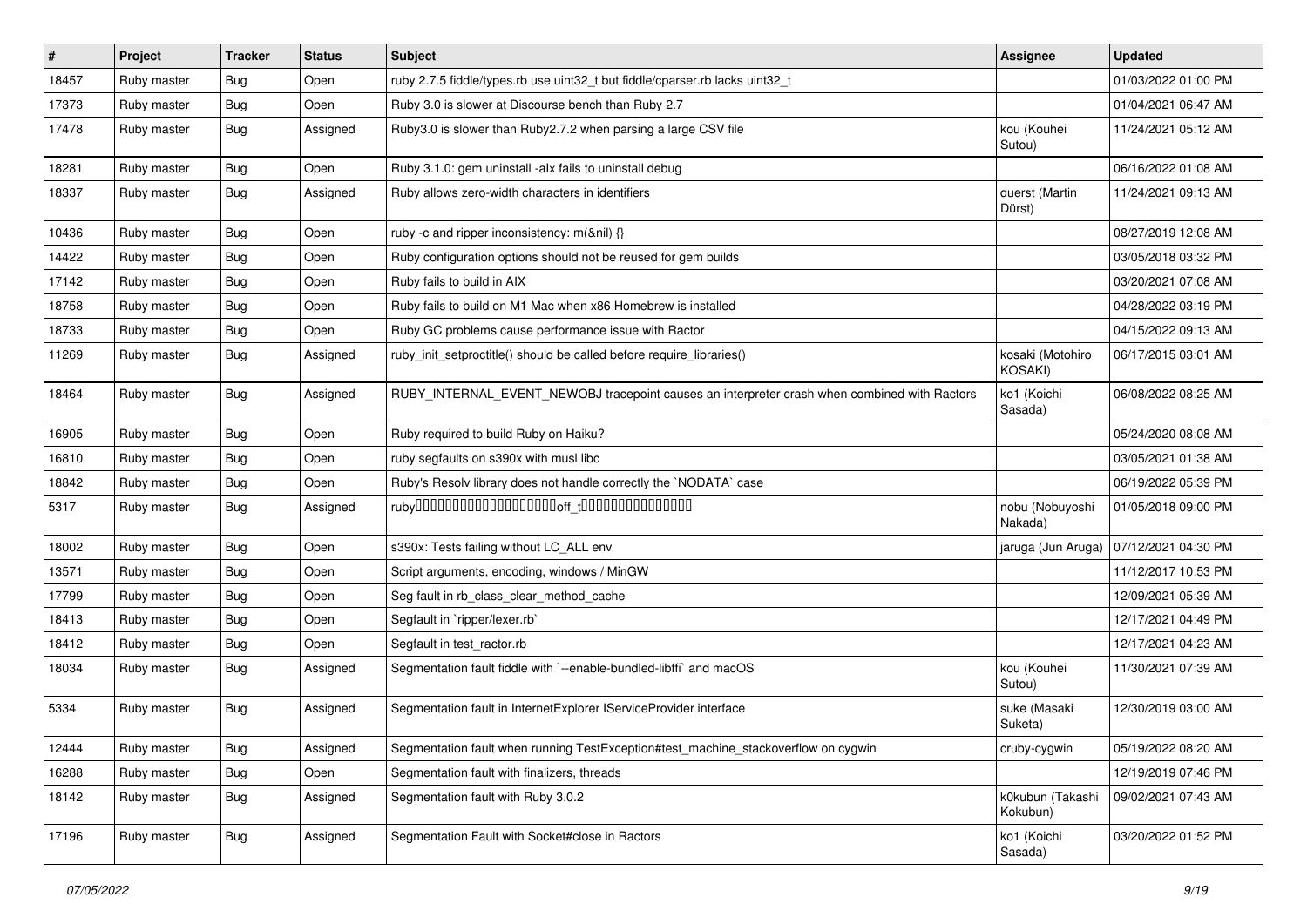| $\sharp$ | Project     | <b>Tracker</b> | <b>Status</b> | <b>Subject</b>                                                                                                                                        | Assignee                      | <b>Updated</b>      |
|----------|-------------|----------------|---------------|-------------------------------------------------------------------------------------------------------------------------------------------------------|-------------------------------|---------------------|
| 18818    | Ruby master | Bug            | Open          | SEGV (Fiber scheduler?)                                                                                                                               | ioquatix (Samuel<br>Williams) | 06/06/2022 06:31 PM |
| 14049    | Ruby master | Bug            | Open          | SEGV svn 60401 require relative                                                                                                                       |                               | 10/26/2017 05:25 PM |
| 18186    | Ruby master | Bug            | Open          | SEGV with system command - MinGW?                                                                                                                     |                               | 09/22/2021 03:20 PM |
| 18896    | Ruby master | <b>Bug</b>     | Open          | Shellwords.escape(nil) returns "empty" string                                                                                                         |                               | 07/05/2022 12:31 PM |
| 11230    | Ruby master | Bug            | Open          | Should rb struct s members() be public API?                                                                                                           |                               | 04/17/2021 05:06 PM |
| 11064    | Ruby master | <b>Bug</b>     | Open          | #singleton methods for objects with special singleton class returns an empty array                                                                    |                               | 01/31/2022 05:02 AM |
| 14474    | Ruby master | <b>Bug</b>     | Open          | skip "TestException#test_thread_signal_location" as known bug                                                                                         |                               | 12/10/2018 07:09 AM |
| 17995    | Ruby master | Bug            | Open          | Slow down when mjit and Ractor are being used at same time                                                                                            | k0kubun (Takashi<br>Kokubun)  | 06/11/2022 04:02 AM |
| 18759    | Ruby master | <b>Bug</b>     | Open          | snapshot-ruby_2_7: test failure on macos-12                                                                                                           |                               | 04/28/2022 12:18 AM |
| 17926    | Ruby master | <b>Bug</b>     | Open          | spec/ruby/core/file/atime spec.rb: a random failing test on Travis ppc64le                                                                            |                               | 06/02/2021 04:35 PM |
| 16158    | Ruby master | <b>Bug</b>     | Open          | "st" Character Sequence In Regex Look-Behind Causes Illegal Pattern Error When Combined With POSIX<br>Bracket Expressions And Case Insensitivity Flag |                               | 09/17/2019 09:37 AM |
| 14679    | Ruby master | Bug            | Assigned      | StdLib gems should properly specify their dependencies                                                                                                | hsbt (Hiroshi<br>SHIBATA)     | 04/11/2018 01:14 PM |
| 11526    | Ruby master | <b>Bug</b>     | Assigned      | Streaming HTTP requests are not idempotent and should not be retried                                                                                  | naruse (Yui<br>NARUSE)        | 07/01/2019 09:16 PM |
| 16497    | Ruby master | <b>Bug</b>     | Assigned      | StringIO#internal_encoding is broken (more severely in 2.7)                                                                                           | nobu (Nobuyoshi<br>Nakada)    | 10/26/2021 04:31 PM |
| 16927    | Ruby master | <b>Bug</b>     | Open          | String#tr won't return the expected result for some sign with diacritics                                                                              |                               | 06/01/2020 05:24 AM |
| 18886    | Ruby master | <b>Bug</b>     | Open          | Struct aref and aset don't trigger any tracepoints.                                                                                                   | ko1 (Koichi<br>Sasada)        | 06/29/2022 06:05 AM |
| 18826    | Ruby master | <b>Bug</b>     | Open          | Symbol#to_proc inconsistent, sometimes calls private methods                                                                                          |                               | 06/16/2022 07:27 AM |
| 18080    | Ruby master | <b>Bug</b>     | Open          | Syntax error on one-line pattern matching                                                                                                             |                               | 08/18/2021 12:38 AM |
| 7742     | Ruby master | Bug            | Open          | System encoding (Windows-1258) is not recognized by Ruby to convert back to UTF-8                                                                     | duerst (Martin<br>Dürst)      | 12/25/2017 06:15 PM |
| 4040     | Ruby master | <b>Bug</b>     | Assigned      | SystemStackError with Hash[*a] for Large _a_                                                                                                          | ko1 (Koichi<br>Sasada)        | 12/25/2017 06:14 PM |
| 14681    | Ruby master | <b>Bug</b>     | Open          | syswrite': stream closed in another thread (IOError)                                                                                                  |                               | 04/22/2018 12:12 AM |
| 17680    | Ruby master | Bug            | Open          | tab completion no longer works on irb3.0                                                                                                              |                               | 03/13/2021 08:06 AM |
| 18380    | Ruby master | <b>Bug</b>     | Open          | TestAddressResolve#test_socket_getnameinfo_domain_blocking test failures                                                                              |                               | 12/21/2021 04:22 PM |
| 14064    | Ruby master | Bug            | Open          | test-all with and without -j - incorrect assertions and missing test methods                                                                          |                               | 11/03/2017 10:54 PM |
| 12442    | Ruby master | Bug            | Assigned      | TestArgf#test textmode fails on cygwin                                                                                                                | cruby-cygwin                  | 05/19/2022 08:20 AM |
| 16492    | Ruby master | Bug            | Open          | TestBugReporter#test_bug_reporter_add test failures                                                                                                   | jaruga (Jun Aruga)            | 08/24/2021 01:12 PM |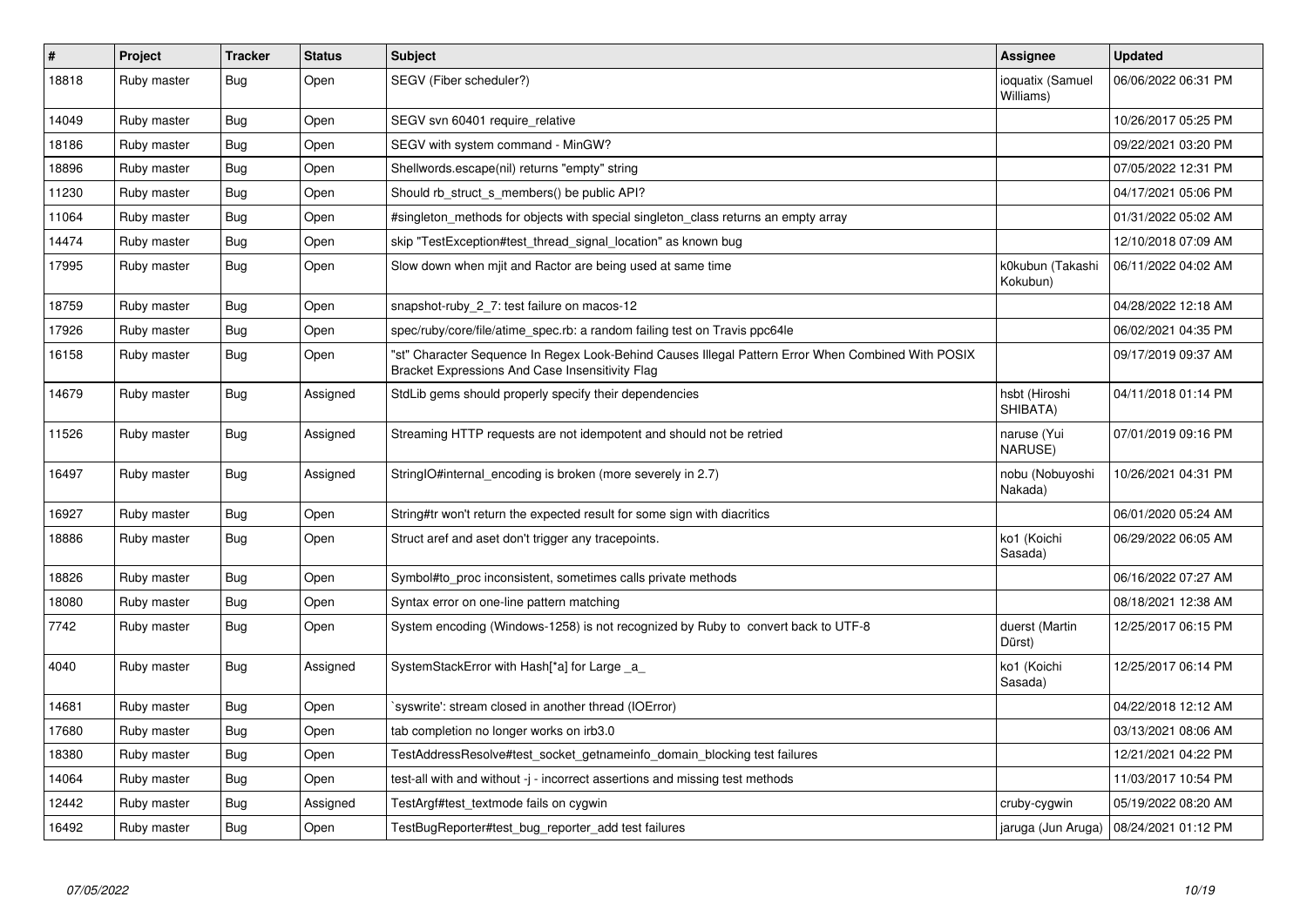| #     | Project     | <b>Tracker</b> | <b>Status</b> | <b>Subject</b>                                                                                                 | Assignee                     | <b>Updated</b>      |
|-------|-------------|----------------|---------------|----------------------------------------------------------------------------------------------------------------|------------------------------|---------------------|
| 12473 | Ruby master | <b>Bug</b>     | Assigned      | Test failure on fedora with TestTimeExtension#test_huge_precision                                              | nobu (Nobuyoshi<br>Nakada)   | 04/28/2017 01:45 PM |
| 14090 | Ruby master | Bug            | Assigned      | TestGc#test_interrupt_in_finalizer` fails very rarely                                                          | ko1 (Koichi<br>Sasada)       | 12/02/2021 07:24 PM |
| 12445 | Ruby master | Bug            | Assigned      | Testing TestlO#test_open_fifo_does_not_block_other_threads results in deadlock on cygwin                       | cruby-cygwin                 | 05/19/2022 08:20 AM |
| 17999 | Ruby master | <b>Bug</b>     | Open          | TestMethod#test zsuper intermittent timeout error on raspbian10-aarch64 CI                                     |                              | 06/18/2021 01:33 AM |
| 12500 | Ruby master | <b>Bug</b>     | Open          | TestProcess#test_aspawn_too_long_path fails on mips with "argument too big"                                    |                              | 12/29/2019 10:38 AM |
| 10580 | Ruby master | <b>Bug</b>     | Open          | TestProcess#test_deadlock_by_signal_at_forking fails on ARM                                                    | akr (Akira Tanaka)           | 12/30/2019 03:00 AM |
| 4173  | Ruby master | <b>Bug</b>     | Open          | TestProcess#test_wait_and_sigchild DDDDDDDD                                                                    |                              | 03/15/2018 08:29 AM |
| 14727 | Ruby master | Bug            | Assigned      | TestQueue#test_queue_with_trap always timeout on Windows10                                                     | ko1 (Koichi<br>Sasada)       | 05/01/2018 02:59 AM |
| 18393 | Ruby master | <b>Bug</b>     | Open          | TestReadline#test_interrupt_in_other_thread fails on armv7hl                                                   |                              | 12/07/2021 02:03 PM |
| 13269 | Ruby master | Bug            | Assigned      | test/readline/test_readline.rb and mingw                                                                       | nobu (Nobuyoshi<br>Nakada)   | 03/13/2017 08:56 AM |
| 18073 | Ruby master | Bug            | Open          | test/ruby/test_jit.rb: "error: invalid use of '__builtin_va_arg_pack ()" on Ruby 2.7.4 on gcc 4.8.5            |                              | 12/03/2021 03:04 PM |
| 16265 | Ruby master | Bug            | Open          | Test (spec) failure using current MSYS2 tools, related to -fstack-protector and possibly<br>D_FORTIFY_SOURCE=2 |                              | 12/03/2019 03:09 PM |
| 16493 | Ruby master | <b>Bug</b>     | Open          | TestThreadQueue#test_thr_kill is flaky on AArch64                                                              |                              | 01/09/2020 09:39 AM |
| 14761 | Ruby master | <b>Bug</b>     | Open          | TestThread#test_join_limits hangs up on Solaris 10 with gcc                                                    |                              | 05/16/2018 05:23 AM |
| 16920 | Ruby master | <b>Bug</b>     | Open          | TestThread#test_signal_at_join fails on aarch64                                                                |                              | 12/07/2021 02:17 PM |
| 18763 | Ruby master | <b>Bug</b>     | Open          | The configure option "--with-openssl-dir" has lower precedence than pkg-config                                 |                              | 05/11/2022 11:39 AM |
| 18797 | Ruby master | <b>Bug</b>     | Open          | Third argument to Regexp.new is a bit broken                                                                   |                              | 05/23/2022 10:11 AM |
| 15072 | Ruby master | <b>Bug</b>     | Open          | thread.c:4356:5: error: implicit declaration of function 'ubf list atfork'                                     | normalperson<br>(Eric Wong)  | 09/20/2018 03:32 AM |
| 8185  | Ruby master | Bug            | Open          | Thread/fork issue                                                                                              |                              | 12/30/2019 03:00 AM |
| 12689 | Ruby master | <b>Bug</b>     | Open          | Thread isolation of $$~$ and \$                                                                                |                              | 04/01/2021 08:51 PM |
| 15438 | Ruby master | <b>Bug</b>     | Open          | Threads can't switch faster than TIME QUANTUM (NSEC USEC MSEC)                                                 |                              | 03/25/2019 08:53 PM |
| 11174 | Ruby master | Bug            | Open          | threads memory leak                                                                                            | ko1 (Koichi<br>Sasada)       | 06/17/2019 03:17 PM |
| 18144 | Ruby master | Bug            | Open          | Timeout not working while regular expression match is running                                                  |                              | 09/02/2021 07:08 AM |
| 17289 | Ruby master | Bug            | Assigned      | Time#strftime occurs Segmentation Fault on ruby-2.7.2p137                                                      | shyouhei<br>(Shyouhei Urabe) | 11/05/2020 07:57 AM |
| 18132 | Ruby master | <b>Bug</b>     | Open          | TODO: fix ccan/list thread safety                                                                              |                              | 01/02/2022 08:22 AM |
| 18269 | Ruby master | <b>Bug</b>     | Open          | trace_opt_not and trace_opt_regexpmatch2 insns are indistinguishable                                           |                              | 11/12/2021 07:44 AM |
| 7976  | Ruby master | <b>Bug</b>     | Assigned      | TracePoint call is at call point, not call site                                                                | ko1 (Koichi<br>Sasada)       | 01/05/2018 09:00 PM |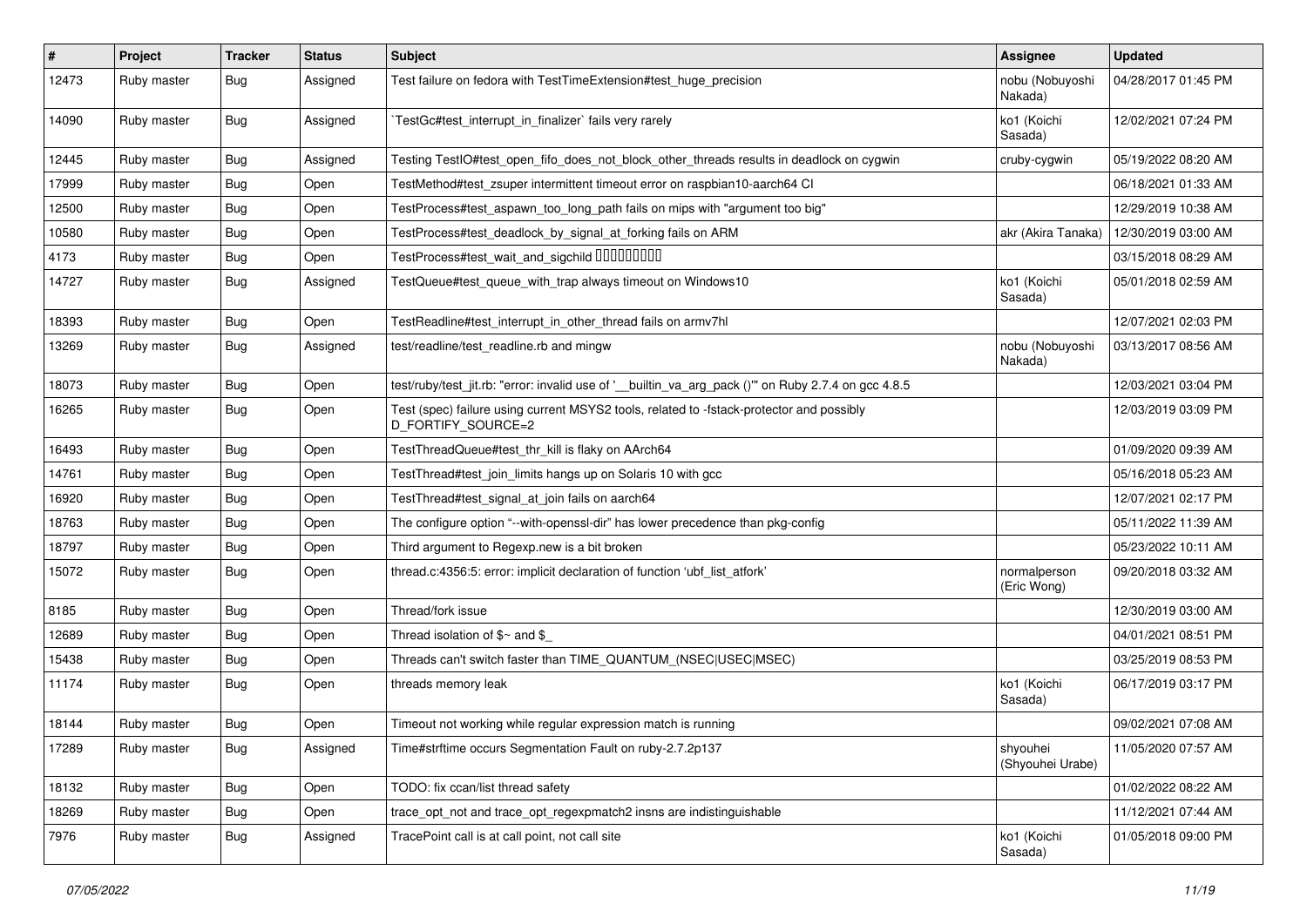| $\sharp$ | Project     | <b>Tracker</b> | <b>Status</b> | <b>Subject</b>                                                                                                                    | Assignee                     | <b>Updated</b>      |
|----------|-------------|----------------|---------------|-----------------------------------------------------------------------------------------------------------------------------------|------------------------------|---------------------|
| 6351     | Ruby master | <b>Bug</b>     | Assigned      | transcode table generator does not support multi characters of Unicode                                                            | duerst (Martin<br>Dürst)     | 12/25/2017 06:15 PM |
| 18444    | Ruby master | Bug            | Open          | Trapped TSTP causes a locking deadlock in 3.0.3 onward                                                                            |                              | 05/26/2022 10:29 PM |
| 12725    | Ruby master | <b>Bug</b>     | Assigned      | Trying to use ./miniruby before it exists                                                                                         | nobu (Nobuyoshi<br>Nakada)   | 04/28/2017 01:45 PM |
| 14582    | Ruby master | <b>Bug</b>     | Open          | Unable to use `method_entry` and `method_return` tracing probes since 2.5                                                         |                              | 06/18/2021 06:08 PM |
| 18013    | Ruby master | <b>Bug</b>     | Open          | Unexpected results when mxiing negated character classes and case-folding                                                         |                              | 06/29/2021 12:05 PM |
| 18510    | Ruby master | Bug            | Open          | Unexpected waiting for console when starting ruby on windows                                                                      |                              | 01/23/2022 02:53 PM |
| 18286    | Ruby master | <b>Bug</b>     | Open          | Universal arm64/x86_84 binary built on an x86_64 machine segfaults/is killed on arm64                                             |                              | 05/26/2022 09:45 PM |
| 17420    | Ruby master | <b>Bug</b>     | Open          | Unsafe mutation of \$" when doing non-RubyGems require in Ractor                                                                  | ko1 (Koichi<br>Sasada)       | 01/07/2021 01:23 PM |
| 12852    | Ruby master | <b>Bug</b>     | Open          | URI.parse can't handle non-ascii URIs                                                                                             | akira (akira<br>yamada)      | 12/12/2016 06:39 PM |
| 18740    | Ruby master | <b>Bug</b>     | Open          | Use of rightward assignment changes line number needed for line-targeted TracePoint                                               |                              | 04/27/2022 09:56 AM |
| 18795    | Ruby master | <b>Bug</b>     | Open          | Verbose GC debug output with -DRGENGC_DEBUG=5 causes a crash                                                                      |                              | 06/08/2022 08:24 AM |
| 7840     | Ruby master | <b>Bug</b>     | Open          | -Wdeclaration-after-statement is valid for C/ObjC but not for C++                                                                 | nobu (Nobuyoshi<br>Nakada)   | 06/02/2020 04:41 PM |
| 16959    | Ruby master | <b>Bug</b>     | Open          | Weakmap has specs and third-party usage despite being a private API                                                               |                              | 06/13/2020 08:54 PM |
| 18247    | Ruby master | <b>Bug</b>     | Open          | weird results for `Array#slice` or `Array#[]` with argument of type `Enumerator::ArithmeticSequence`                              |                              | 03/30/2022 11:05 PM |
| 17617    | Ruby master | <b>Bug</b>     | Open          | When a Ractor's incoming port is closed, Ractor.receive_if does not raise Ractor::ClosedError, but instead<br>blocks indefinitely | ko1 (Koichi<br>Sasada)       | 09/14/2021 01:40 AM |
| 15764    | Ruby master | <b>Bug</b>     | Open          | Whitespace and control characters should not be permitted in tokens                                                               | matz (Yukihiro<br>Matsumoto) | 04/22/2019 07:48 AM |
| 14640    | Ruby master | <b>Bug</b>     | Open          | [win32] File.realpath treats a relative path with a drive letter as an absolute path.                                             | cruby-windows                | 12/10/2018 07:09 AM |
| 12040    | Ruby master | <b>Bug</b>     | Assigned      | [Win32] File.stat fails on a mounted volume                                                                                       | cruby-windows                | 02/01/2016 08:13 AM |
| 15550    | Ruby master | Bug            | Assigned      | Windows - gem bin files - can't run from bash shell                                                                               | hsbt (Hiroshi<br>SHIBATA)    | 03/20/2019 01:05 AM |
| 18794    | Ruby master | Bug            | Open          | Windows - intermittent SEGV TestObjSpace#test_reachable_objects_during_iteration                                                  |                              | 06/30/2022 11:13 PM |
| 18359    | Ruby master | Bug            | Open          | [Windows MinGW] warning Please include winsock2.h before windows.h                                                                |                              | 11/23/2021 05:07 PM |
| 18737    | Ruby master | <b>Bug</b>     | Open          | Windows 'require' is case independent                                                                                             |                              | 04/22/2022 06:18 PM |
| 13644    | Ruby master | Bug            | Open          | Windows - Setting Time.now                                                                                                        |                              | 06/11/2017 03:43 AM |
| 15247    | Ruby master | <b>Bug</b>     | Open          | Windows - TEMP folder, non 8.3 & drive, fails & errors in test-all (ruby & rdoc)                                                  |                              | 10/23/2018 05:02 PM |
| 7964     | Ruby master | <b>Bug</b>     | Assigned      | Writing an ASCII-8BIT String to a StringIO created from a UTF-8 String                                                            | nobu (Nobuyoshi<br>Nakada)   | 01/05/2018 09:00 PM |
| 18454    | Ruby master | Bug            | Open          | YJIT slowing down key Discourse benchmarks                                                                                        |                              | 01/04/2022 08:45 AM |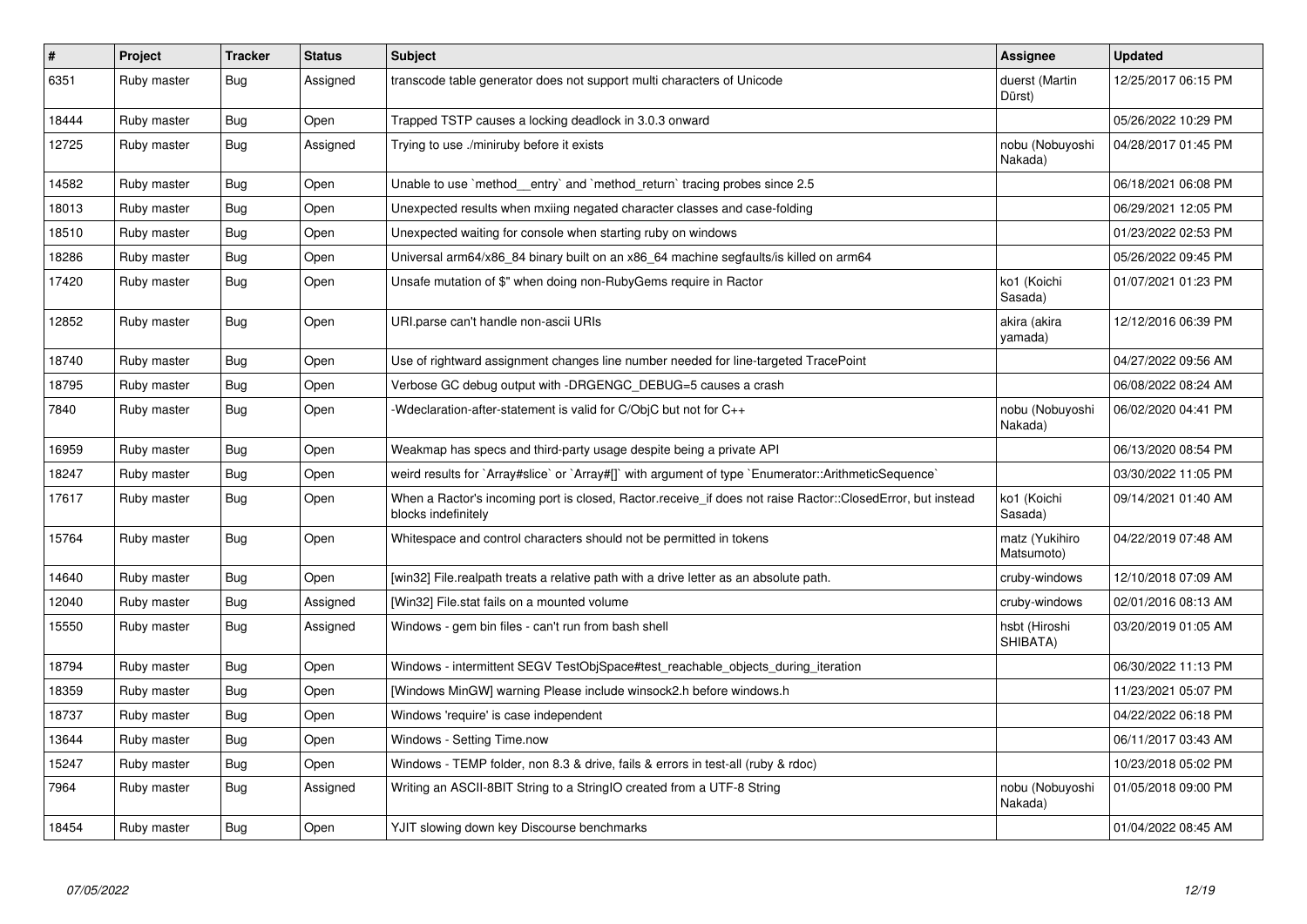| $\vert$ # | Project     | <b>Tracker</b> | <b>Status</b> | Subject                                                                                                                                     | <b>Assignee</b>                        | <b>Updated</b>      |
|-----------|-------------|----------------|---------------|---------------------------------------------------------------------------------------------------------------------------------------------|----------------------------------------|---------------------|
| 15166     | Ruby master | Feature        | Assigned      | 2.5 times faster implementation than current gcd implmentation                                                                              | watson1978<br>(Shizuo Fujita)          | 04/26/2019 09:12 PM |
| 18332     | Ruby master | Feature        | Open          | a ? b                                                                                                                                       |                                        | 12/29/2021 04:38 AM |
| 12272     | Ruby master | Feature        | Open          | Accepting HTML entity name in string literal                                                                                                |                                        | 04/13/2016 05:16 AM |
| 12247     | Ruby master | Feature        | Open          | accept multiple arguments at Array#delete                                                                                                   |                                        | 04/04/2016 10:16 PM |
| 9347      | Ruby master | Feature        | Open          | Accept non callable argument to detect                                                                                                      | marcandre<br>(Marc-Andre<br>Lafortune) | 01/05/2018 09:00 PM |
| 16381     | Ruby master | Feature        | Open          | Accept resolv timeout in Net::HTTP                                                                                                          |                                        | 11/29/2019 04:38 PM |
| 9992      | Ruby master | Feature        | Open          | Access Modifiers (Internal Interfaces)                                                                                                      |                                        | 12/18/2017 03:04 PM |
| 12867     | Ruby master | Feature        | Open          | Add ability to check validity of a URL                                                                                                      |                                        | 12/23/2021 11:43 PM |
| 18812     | Ruby master | Feature        | Open          | Add ability to trace exit locations for YJIT                                                                                                |                                        | 06/01/2022 02:42 PM |
| 17834     | Ruby master | Feature        | Open          | Add a Bytes and BytesArray class that implement memoryview                                                                                  |                                        | 05/06/2021 02:22 PM |
| 18168     | Ruby master | Feature        | Open          | Add ActiveSupport deep transform values to Ruby                                                                                             |                                        | 09/15/2021 05:29 AM |
| 8042      | Ruby master | Feature        | Assigned      | Add Addrinfo#socket to create a socket that is not connected or bound                                                                       | matz (Yukihiro<br>Matsumoto)           | 12/25/2017 06:15 PM |
| 17155     | Ruby master | Feature        | Open          | Add a Diggable mixin                                                                                                                        |                                        | 09/05/2020 02:08 PM |
| 14758     | Ruby master | Feature        | Open          | Add a first-class support for isolated bounded packages / modules / contexts                                                                |                                        | 05/18/2018 09:13 AM |
| 17942     | Ruby master | Feature        | Open          | Add a 'initialize(public @a, private @b)' shortcut syntax for defining public/private accessors for instance<br>vars as part of constructor |                                        | 12/13/2021 12:43 AM |
| 9185      | Ruby master | Feature        | Open          | Add alias_class_method or class_alias functionality                                                                                         |                                        | 01/05/2018 09:00 PM |
| 15541     | Ruby master | Feature        | Open          | Add alias symbolize keys for symbolize names kwarg for JSON.parse                                                                           |                                        | 01/15/2020 07:00 PM |
| 11181     | Ruby master | Feature        | Open          | Add a line directive to Ruby                                                                                                                | matz (Yukihiro<br>Matsumoto)           | 01/26/2016 02:04 AM |
| 7704      | Ruby master | Feature        | Open          | Add a list of enabled (experimental) language features.                                                                                     | matz (Yukihiro<br>Matsumoto)           | 12/25/2017 06:15 PM |
| 15446     | Ruby master | Feature        | Open          | Add a method `String#each_match` to the Ruby core                                                                                           |                                        | 02/06/2019 08:00 AM |
| 13395     | Ruby master | Feature        | Open          | Add a method to check for not nil                                                                                                           |                                        | 09/30/2017 12:53 PM |
| 6682      | Ruby master | Feature        | Assigned      | Add a method to return an instance attached by a singleton class                                                                            | shyouhei<br>(Shyouhei Urabe)           | 12/25/2017 06:15 PM |
| 16761     | Ruby master | Feature        | Open          | Add an API to move the entire heap, as to make testing GC.compact compatibility easier                                                      |                                        | 05/07/2020 04:03 PM |
| 16665     | Ruby master | Feature        | Open          | Add an Array#except index method                                                                                                            |                                        | 03/15/2020 03:37 PM |
| 18762     | Ruby master | Feature        | Open          | Add an Array#undigits that compliments Integer#digits                                                                                       |                                        | 05/03/2022 08:08 PM |
| 13820     | Ruby master | Feature        | Open          | Add a nil coalescing operator                                                                                                               |                                        | 03/16/2021 03:34 PM |
| 6973      | Ruby master | Feature        | Assigned      | Add an #integral? method to Numeric to test for whole-number values                                                                         | mrkn (Kenta<br>Murata)                 | 12/25/2017 06:15 PM |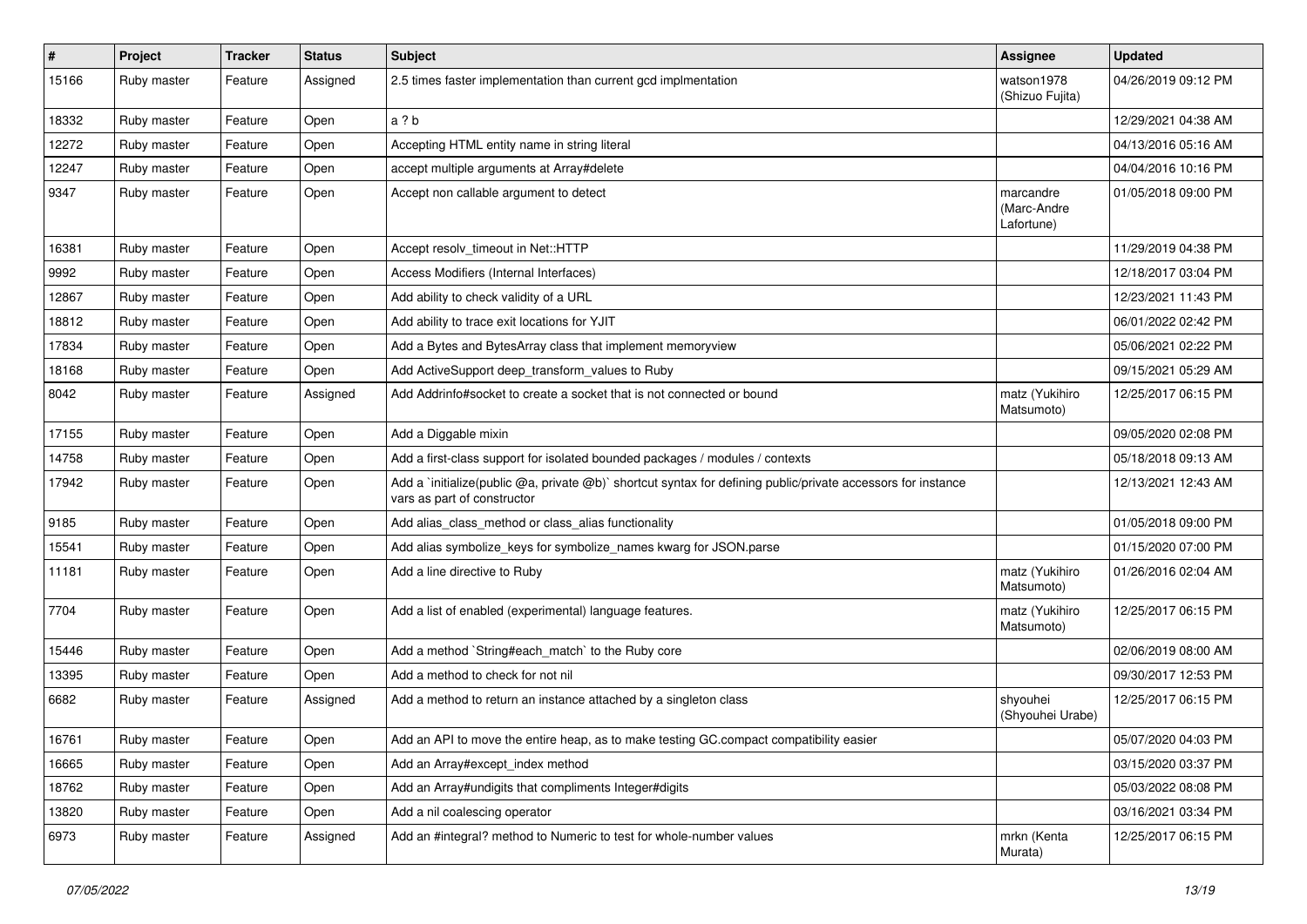| $\sharp$ | Project     | <b>Tracker</b> | <b>Status</b> | Subject                                                                              | Assignee                     | <b>Updated</b>      |
|----------|-------------|----------------|---------------|--------------------------------------------------------------------------------------|------------------------------|---------------------|
| 16946    | Ruby master | Feature        | Open          | Add an `intersperse` method                                                          |                              | 06/11/2020 01:47 AM |
| 18275    | Ruby master | Feature        | Open          | Add an option to define_method to not capture the surrounding environment            | ko1 (Koichi<br>Sasada)       | 12/03/2021 02:34 PM |
| 6309     | Ruby master | Feature        | Assigned      | Add a reference queue for weak references                                            | matz (Yukihiro<br>Matsumoto) | 08/23/2020 09:07 PM |
| 16913    | Ruby master | Feature        | Open          | Add `ARGF#each_io`                                                                   |                              | 05/25/2020 11:33 PM |
| 8626     | Ruby master | Feature        | Open          | Add a Set coercion method to the standard lib: Set(possible_set)                     |                              | 12/23/2021 11:43 PM |
| 16012    | Ruby master | Feature        | Assigned      | Add a (small) test-install suite?                                                    | hsbt (Hiroshi<br>SHIBATA)    | 07/30/2019 08:13 AM |
| 18004    | Ruby master | Feature        | Open          | Add Async to the stdlib                                                              |                              | 07/05/2022 05:09 PM |
| 16244    | Ruby master | Feature        | Open          | Add a Time#before? and Time#after? method                                            |                              | 12/15/2019 12:59 AM |
| 18228    | Ruby master | Feature        | Open          | Add a 'timeout' option to 'IO.copy_stream'                                           |                              | 10/01/2021 05:10 AM |
| 18594    | Ruby master | Feature        | Open          | Add a #to_h method on URI::Generic                                                   |                              | 03/31/2022 01:18 PM |
| 12455    | Ruby master | Feature        | Open          | Add a way for class String to determine whether it has only numbers / digits or not  |                              | 07/20/2016 03:13 AM |
| 16018    | Ruby master | Feature        | Open          | Add a way to deprecate methods                                                       |                              | 09/02/2019 06:24 AM |
| 15222    | Ruby master | Feature        | Open          | Add a way to distinguish between Struct classes with and without keyword initializer |                              | 10/11/2018 01:16 PM |
| 12244    | Ruby master | Feature        | Open          | Add a way to `integer - integer % num`                                               | matz (Yukihiro<br>Matsumoto) | 05/17/2016 06:05 AM |
| 16150    | Ruby master | Feature        | Open          | Add a way to request a frozen string from to_s                                       |                              | 06/03/2022 04:42 PM |
| 11148    | Ruby master | Feature        | Open          | Add a way to require files, but not raise an exception when the file isn't found     |                              | 05/13/2015 05:57 PM |
| 18593    | Ruby master | Feature        | Open          | Add back URI.escape                                                                  |                              | 02/18/2022 07:45 PM |
| 12802    | Ruby master | Feature        | Open          | Add BLAKE2 support to Digest                                                         |                              | 09/02/2019 05:58 AM |
| 14066    | Ruby master | Feature        | Assigned      | Add CAA DNS RR on Resolv                                                             | akr (Akira Tanaka)           | 11/10/2017 06:50 AM |
| 16282    | Ruby master | Feature        | Open          | Add "call data" wrapper IMEMO object so inline cache can be updated                  |                              | 10/29/2019 12:13 AM |
| 11373    | Ruby master | Feature        | Open          | Add command line option to query valid values for --dump                             |                              | 07/27/2021 11:09 AM |
| 13263    | Ruby master | Feature        | Open          | Add companion integer nth-root method to recent Integer#isqrt                        |                              | 04/05/2017 12:49 AM |
| 15393    | Ruby master | Feature        | Open          | Add compilation flags to freeze Array and Hash literals                              |                              | 01/15/2019 12:15 AM |
| 17496    | Ruby master | Feature        | Open          | Add constant Math::TAU                                                               |                              | 01/13/2021 05:47 AM |
| 18146    | Ruby master | Feature        | Open          | Add `delete_prefix` and `delete_suffix` to `Pathname`                                |                              | 09/03/2021 04:59 AM |
| 14618    | Ruby master | Feature        | Open          | Add display width method to String for CLI                                           |                              | 03/21/2018 04:00 AM |
| 16937    | Ruby master | Feature        | Assigned      | Add DNS over HTTP to Resolv                                                          | akr (Akira Tanaka)           | 12/10/2020 09:15 AM |
| 15590    | Ruby master | Feature        | Open          | Add dups to Array to find duplicates                                                 |                              | 02/08/2019 10:00 AM |
| 11577    | Ruby master | Feature        | Open          | Add encodeURIComponent compatible API for URI                                        |                              | 10/09/2015 01:40 PM |
| 14077    | Ruby master | Feature        | Open          | Add Encoding::FILESYSTEM and Encoding::LOCALE constants                              |                              | 11/03/2017 09:31 PM |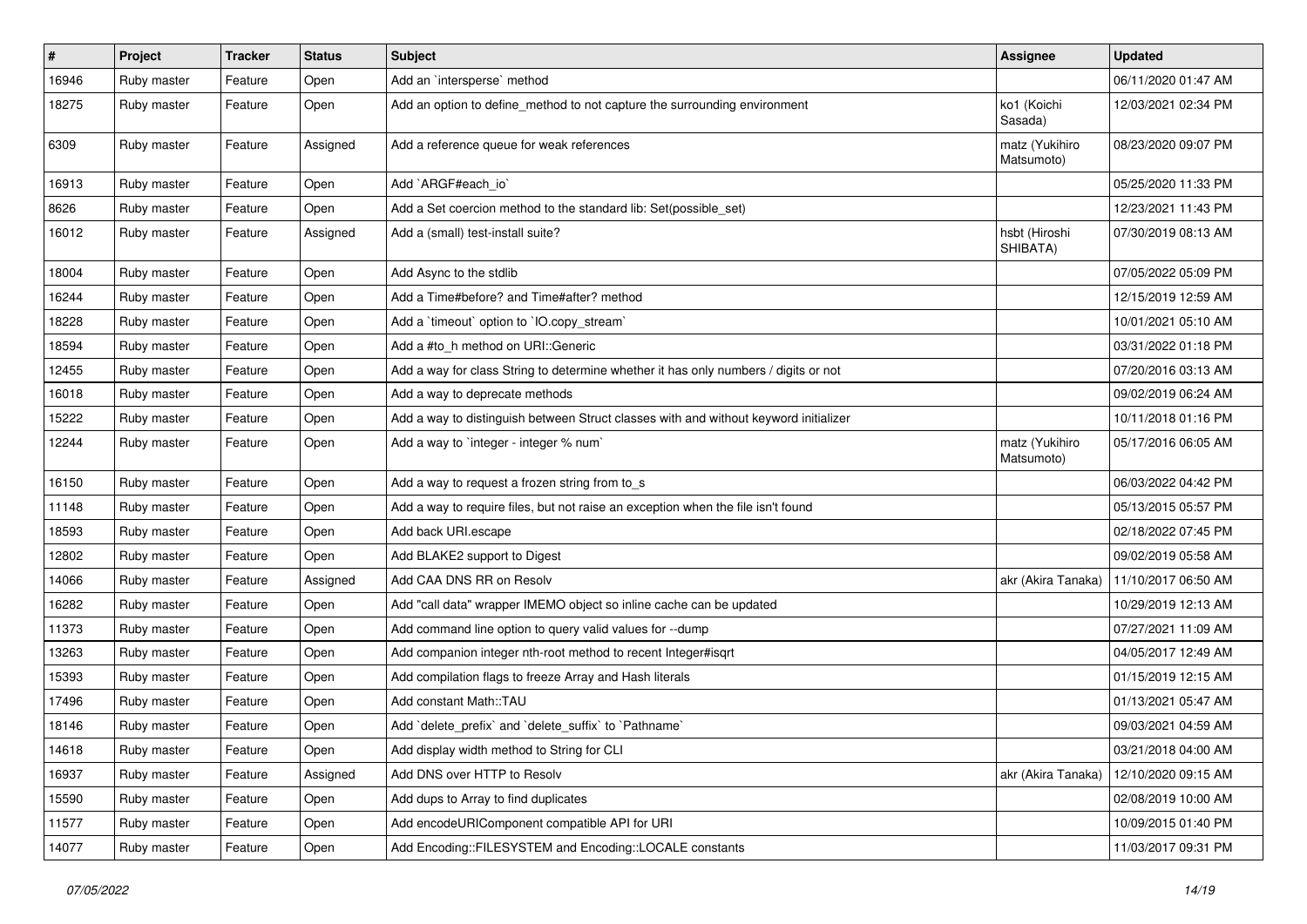| $\vert$ # | Project     | <b>Tracker</b> | <b>Status</b> | Subject                                                                                    | <b>Assignee</b>                      | <b>Updated</b>      |
|-----------|-------------|----------------|---------------|--------------------------------------------------------------------------------------------|--------------------------------------|---------------------|
| 5970      | Ruby master | Feature        | Assigned      | Add Enumerable#join with same semantics as Array#join                                      | matz (Yukihiro<br>Matsumoto)         | 12/25/2017 06:15 PM |
| 14399     | Ruby master | Feature        | Open          | Add Enumerable#product                                                                     |                                      | 08/11/2019 09:34 PM |
| 14593     | Ruby master | Feature        | Open          | Add `Enumerator#concat`                                                                    |                                      | 03/08/2018 09:15 PM |
| 16833     | Ruby master | Feature        | Open          | Add Enumerator#empty?                                                                      |                                      | 05/06/2020 07:55 PM |
| 18438     | Ruby master | Feature        | Open          | Add `Exception#additional_message` to show additional error information                    |                                      | 02/07/2022 02:55 AM |
| 8960      | Ruby master | Feature        | Assigned      | Add Exception#backtrace_locations                                                          | ko1 (Koichi<br>Sasada)               | 11/25/2016 02:15 PM |
| 18564     | Ruby master | Feature        | Open          | Add Exception#detailed_message                                                             | mame (Yusuke<br>Endoh)               | 02/01/2022 08:06 PM |
| 13696     | Ruby master | Feature        | Open          | Add exchange and noreplace options to File.rename                                          | Glass_saga<br>(Masaki<br>Matsushita) | 12/01/2017 04:34 PM |
| 14092     | Ruby master | Feature        | Open          | Add extension key argument to Tempfile                                                     |                                      | 11/08/2017 06:47 PM |
| 13893     | Ruby master | Feature        | Open          | Add Fiber#[] and Fiber#[]= and restore Thread#[] and Thread#[]= to their original behavior |                                      | 08/14/2020 01:48 AM |
| 11583     | Ruby master | Feature        | Open          | Add File#unlink                                                                            |                                      | 10/12/2015 05:40 AM |
| 17165     | Ruby master | Feature        | Open          | Add 'filter' and 'flatten' keywords to 'Enumerable#map'                                    |                                      | 09/13/2020 09:41 AM |
| 16929     | Ruby master | Feature        | Open          | Add GC.start(compact: true)                                                                |                                      | 06/01/2020 03:42 PM |
| 13924     | Ruby master | Feature        | Open          | Add headings/hints to RubyVM::InstructionSequence#disasm                                   |                                      | 09/20/2017 01:40 PM |
| 9556      | Ruby master | Feature        | Open          | Add HTTP#get block functionality to HTTP.get                                               |                                      | 02/23/2014 05:53 AM |
| 10481     | Ruby master | Feature        | Assigned      | Add "if" and "unless" clauses to rescue statements                                         | matz (Yukihiro<br>Matsumoto)         | 01/18/2015 02:46 PM |
| 7362      | Ruby master | Feature        | Assigned      | Adding Pathname#start_with?                                                                | akr (Akira Tanaka)                   | 12/25/2017 06:15 PM |
| 14476     | Ruby master | Feature        | Assigned      | Adding same_all? for checking whether all items in an Array are same                       | mrkn (Kenta<br>Murata)               | 08/28/2020 01:10 PM |
| 14404     | Ruby master | Feature        | Open          | Adding writev support to IO#write_nonblock                                                 |                                      | 01/29/2018 12:29 AM |
| 10489     | Ruby master | Feature        | Open          | Add inherit method for clearer and multiple inheritance                                    | matz (Yukihiro<br>Matsumoto)         | 12/10/2020 08:53 AM |
| 18835     | Ruby master | Feature        | Open          | Add InstructionSequence#type method                                                        |                                      | 06/16/2022 10:30 PM |
| 17830     | Ruby master | Feature        | Open          | Add Integer#previous and Integer#prev                                                      | matz (Yukihiro<br>Matsumoto)         | 04/27/2021 11:35 PM |
| 16245     | Ruby master | Feature        | Open          | Add interfaces to count and measure size all IMEMO objects                                 |                                      | 10/17/2019 09:16 PM |
| 16757     | Ruby master | Feature        | Open          | Add intersection to Range                                                                  |                                      | 01/22/2022 07:26 AM |
| 17833     | Ruby master | Feature        | Open          | add IO.readinto(b) where b is a bytes like object that is you can get a memoryview from    |                                      | 06/30/2021 02:36 PM |
| 17326     | Ruby master | Feature        | Open          | Add Kernel#must! to the standard library                                                   |                                      | 06/22/2022 04:10 PM |
| 11597     | Ruby master | Feature        | Open          | Add Linux-specific setfsuid(2)/setfsgid(2)                                                 |                                      | 10/15/2015 10:08 PM |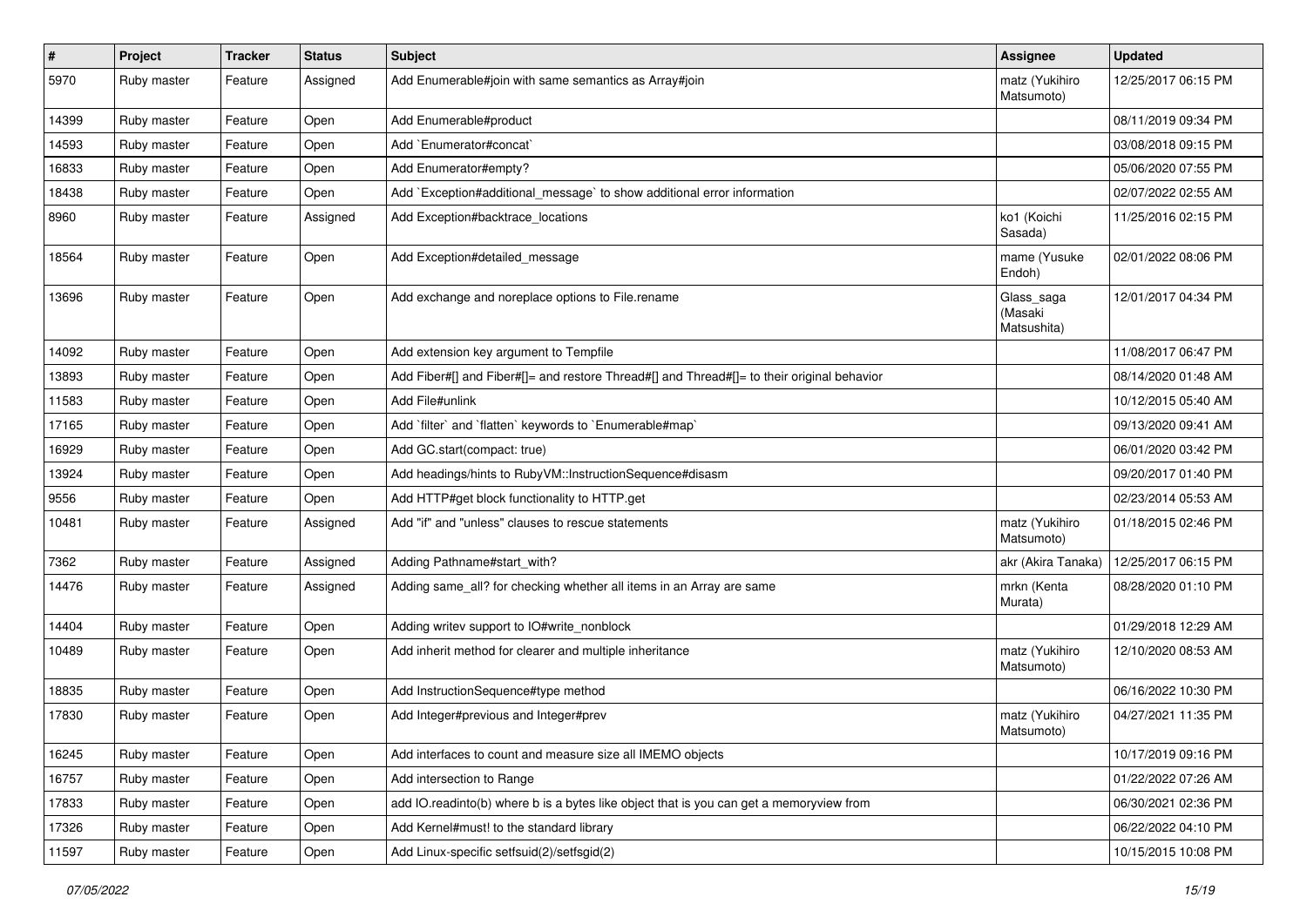| #     | Project     | <b>Tracker</b> | <b>Status</b> | Subject                                                                                                                                | <b>Assignee</b>                        | <b>Updated</b>      |
|-------|-------------|----------------|---------------|----------------------------------------------------------------------------------------------------------------------------------------|----------------------------------------|---------------------|
| 16231 | Ruby master | Feature        | Open          | Add #location to Net::HTTPResponse                                                                                                     |                                        | 10/06/2019 11:14 PM |
| 14122 | Ruby master | Feature        | Open          | Add LogicError                                                                                                                         |                                        | 06/17/2019 11:47 PM |
| 18179 | Ruby master | Feature        | Open          | Add Math methods to Numeric                                                                                                            |                                        | 03/24/2022 02:54 PM |
| 16899 | Ruby master | Feature        | Open          | Add method `Array#both_end`                                                                                                            |                                        | 05/18/2020 01:44 AM |
| 7876  | Ruby master | Feature        | Open          | Add method for accessing Class from within Singleton Class                                                                             | matz (Yukihiro<br>Matsumoto)           | 12/25/2017 06:15 PM |
| 4818  | Ruby master | Feature        | Assigned      | Add method marshalable?                                                                                                                | matz (Yukihiro<br>Matsumoto)           | 12/25/2017 06:15 PM |
| 8994  | Ruby master | Feature        | Open          | add methods for Float to get if an NaN is quiet or not, also add class methods for Float to "generate" an quiet<br>NaN and an loud NaN |                                        | 10/21/2019 10:38 PM |
| 15571 | Ruby master | Feature        | Open          | Add methods: iroot, root, and roots                                                                                                    |                                        | 01/30/2019 06:17 PM |
| 14771 | Ruby master | Feature        | Open          | Add method to create DNS resource from data string                                                                                     |                                        | 05/17/2018 10:43 PM |
| 9779  | Ruby master | Feature        | Open          | Add Module#descendents                                                                                                                 |                                        | 01/05/2018 09:00 PM |
| 17753 | Ruby master | Feature        | Open          | Add Module#namespace                                                                                                                   |                                        | 07/04/2022 01:42 AM |
| 8275  | Ruby master | Feature        | Open          | Add Module#public_const_get                                                                                                            |                                        | 12/23/2021 11:43 PM |
| 18418 | Ruby master | Feature        | Open          | Add Net::HTTP#security_level=                                                                                                          |                                        | 12/19/2021 11:58 AM |
| 18675 | Ruby master | Feature        | Open          | Add new exception class for resolv timeouts                                                                                            |                                        | 04/01/2022 11:22 PM |
| 17406 | Ruby master | Feature        | Open          | Add `NoMatchingPatternError#depth`                                                                                                     |                                        | 12/19/2020 03:18 PM |
| 18809 | Ruby master | Feature        | Open          | Add Numeric#ceildiv                                                                                                                    |                                        | 06/21/2022 06:21 PM |
| 9585  | Ruby master | Feature        | Open          | Add Object#in? to make ruby easier to read                                                                                             |                                        | 03/15/2014 04:49 PM |
| 8751  | Ruby master | Feature        | Open          | Add offsets to method#source_location                                                                                                  |                                        | 12/23/2021 11:43 PM |
| 8576  | Ruby master | Feature        | Assigned      | Add optimized method type for constant value methods                                                                                   | ko1 (Koichi<br>Sasada)                 | 12/25/2017 06:15 PM |
| 6842  | Ruby master | Feature        | Assigned      | Add Optional Arguments to String#strip                                                                                                 | matz (Yukihiro<br>Matsumoto)           | 08/24/2016 05:50 AM |
| 7654  | Ruby master | Feature        | Open          | Add optional code block to IO::readlines                                                                                               | matz (Yukihiro<br>Matsumoto)           | 12/25/2017 06:15 PM |
| 15815 | Ruby master | Feature        | Open          | Add option to raise NoMethodError for OpenStruct                                                                                       | marcandre<br>(Marc-Andre<br>Lafortune) | 09/28/2020 02:11 AM |
| 5461  | Ruby master | Feature        | Assigned      | Add pipelining to Net::HTTP                                                                                                            | naruse (Yui<br>NARUSE)                 | 12/25/2017 06:15 PM |
| 13765 | Ruby master | Feature        | Open          | Add Proc#bind                                                                                                                          |                                        | 07/26/2017 01:31 PM |
| 18774 | Ruby master | Feature        | Open          | Add Queue#pop(timeout:)                                                                                                                |                                        | 05/20/2022 12:27 AM |
| 13933 | Ruby master | Feature        | Open          | Add Range#empty?                                                                                                                       |                                        | 10/25/2017 09:19 AM |
| 11917 | Ruby master | Feature        | Open          | Add Range#length as an alias for size                                                                                                  |                                        | 01/30/2016 07:01 AM |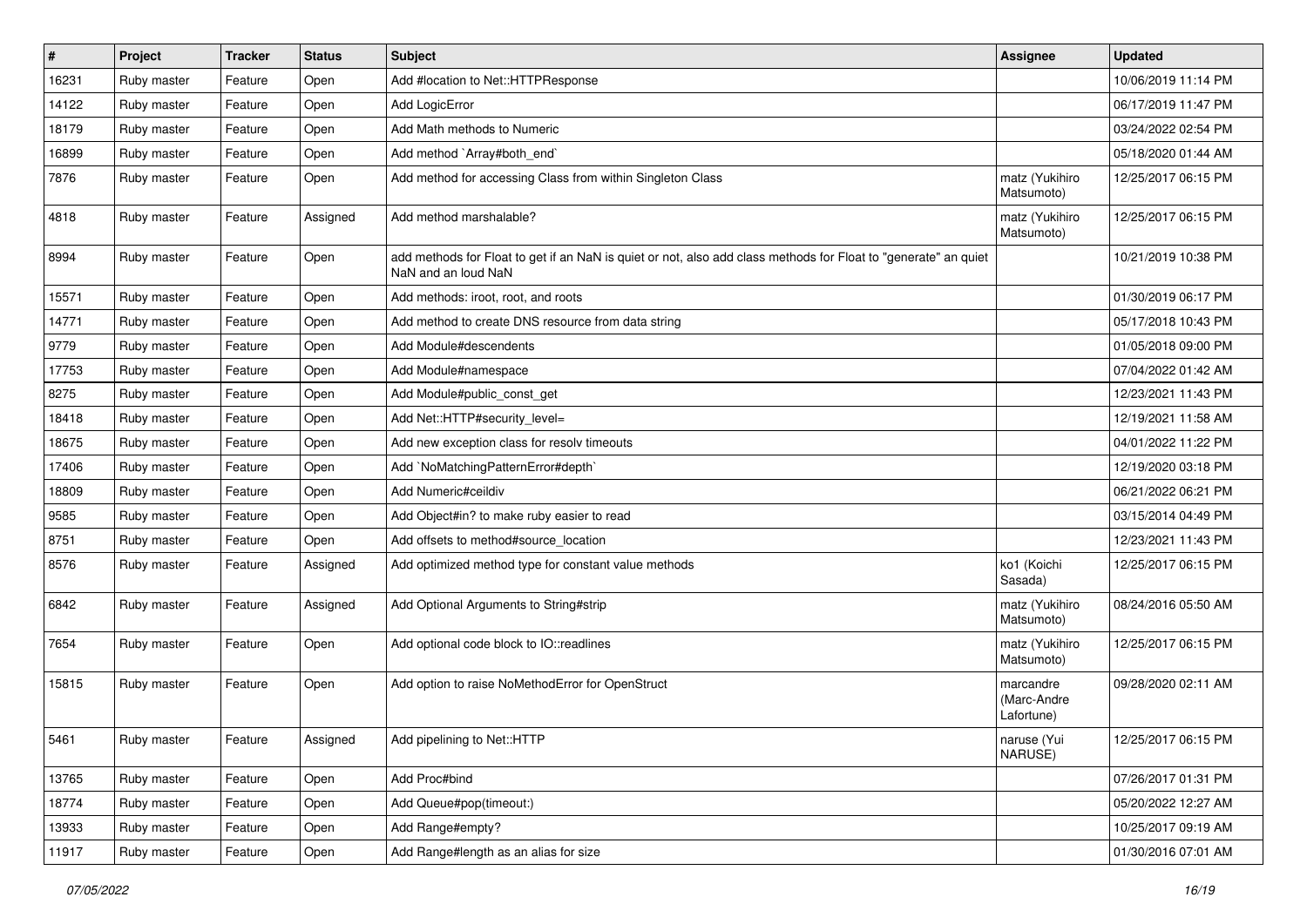| $\sharp$ | Project     | <b>Tracker</b> | <b>Status</b> | Subject                                                   | <b>Assignee</b>              | <b>Updated</b>      |
|----------|-------------|----------------|---------------|-----------------------------------------------------------|------------------------------|---------------------|
| 14777    | Ruby master | Feature        | Open          | Add Range#offset ?                                        |                              | 05/19/2018 03:50 PM |
| 18515    | Ruby master | Feature        | Open          | Add Range#reverse_each implementation for performance     |                              | 01/31/2022 02:23 AM |
| 7883     | Ruby master | Feature        | Open          | Add Regex#to_proc                                         | matz (Yukihiro<br>Matsumoto) | 12/25/2017 06:15 PM |
| 15217    | Ruby master | Feature        | Open          | Add Resolv.current_resolver                               |                              | 10/08/2018 11:18 PM |
| 11312    | Ruby master | Feature        | Open          | Add Resolv::DNS::Resource::IN::SPF                        | akr (Akira Tanaka)           | 07/01/2015 03:26 AM |
| 17134    | Ruby master | Feature        | Open          | Add resolv_timeout to TCPSocket                           |                              | 12/10/2020 09:09 AM |
| 13639    | Ruby master | Feature        | Open          | Add "RTMIN" and "RTMAX" to Signal.list                    |                              | 08/31/2017 09:06 AM |
| 14833    | Ruby master | Feature        | Open          | Add Ruby VM:: AST:: Node#pretty_print                     |                              | 06/07/2018 02:56 PM |
| 17375    | Ruby master | Feature        | Open          | Add scheduler callbacks for transferring fibers           |                              | 12/07/2020 11:31 PM |
| 17208    | Ruby master | Feature        | Open          | Add `Set#compact` and `Set#compact!` methods              |                              | 11/05/2020 10:44 AM |
| 17325    | Ruby master | Feature        | Open          | Adds Fiber#cancel, which forces a Fiber to break/return   |                              | 11/19/2020 12:34 AM |
| 14114    | Ruby master | Feature        | Open          | Add #step for Array, Enumerable, Enumerator               |                              | 06/24/2019 05:00 PM |
| 14033    | Ruby master | Feature        | Open          | Add String#append                                         |                              | 08/08/2018 03:01 AM |
| 14919    | Ruby master | Feature        | Open          | Add String#byteinsert                                     |                              | 07/18/2018 01:29 PM |
| 13626    | Ruby master | Feature        | Open          | Add String#byteslice!                                     |                              | 07/03/2018 11:07 PM |
| 9043     | Ruby master | Feature        | Open          | Add String#f method as shortcut for #freeze               | matz (Yukihiro<br>Matsumoto) | 01/05/2018 09:00 PM |
| 10574    | Ruby master | Feature        | Open          | Add String#Ichomp and String.Ichomp!                      | matz (Yukihiro<br>Matsumoto) | 12/15/2014 04:34 PM |
| 10869    | Ruby master | Feature        | Open          | Add support for option to pre-compile Ruby files          |                              | 02/23/2015 11:08 AM |
| 15560    | Ruby master | Feature        | Open          | Add support for read/write offsets.                       |                              | 01/26/2019 11:03 AM |
| 12115    | Ruby master | Feature        | Open          | Add Symbol#call to allow to_proc shorthand with arguments |                              | 11/16/2018 09:49 AM |
| 5478     | Ruby master | Feature        | Open          | Add syntax to import Set into core                        |                              | 09/02/2020 12:24 PM |
| 5945     | Ruby master | Feature        | Assigned      | Add the ability to mark a at_exit as process-local.       | matz (Yukihiro<br>Matsumoto) | 10/10/2018 08:29 AM |
| 16425    | Ruby master | Feature        | Open          | Add Thread#dig                                            |                              | 12/17/2019 12:15 AM |
| 8640     | Ruby master | Feature        | Open          | Add Time#elapsed to return nanoseconds since creation     |                              | 12/23/2021 11:43 PM |
| 10829    | Ruby master | Feature        | Open          | Add to_proc method to the Array class                     |                              | 12/23/2021 11:43 PM |
| 16137    | Ruby master | Feature        | Open          | Add === to UnboundMethod                                  |                              | 09/07/2019 11:05 AM |
| 8967     | Ruby master | Feature        | Open          | add uninclude and unextend method                         |                              | 09/30/2013 02:18 PM |
| 9887     | Ruby master | Feature        | Open          | Add uninclude please                                      |                              | 05/31/2014 01:33 PM |
| 9929     | Ruby master | Feature        | Open          | add with_default method to Hash                           |                              | 06/11/2014 12:08 AM |
| 15456    | Ruby master | Feature        | Open          | Adopt some kind of consistent versioning mechanism        |                              | 02/07/2019 06:26 PM |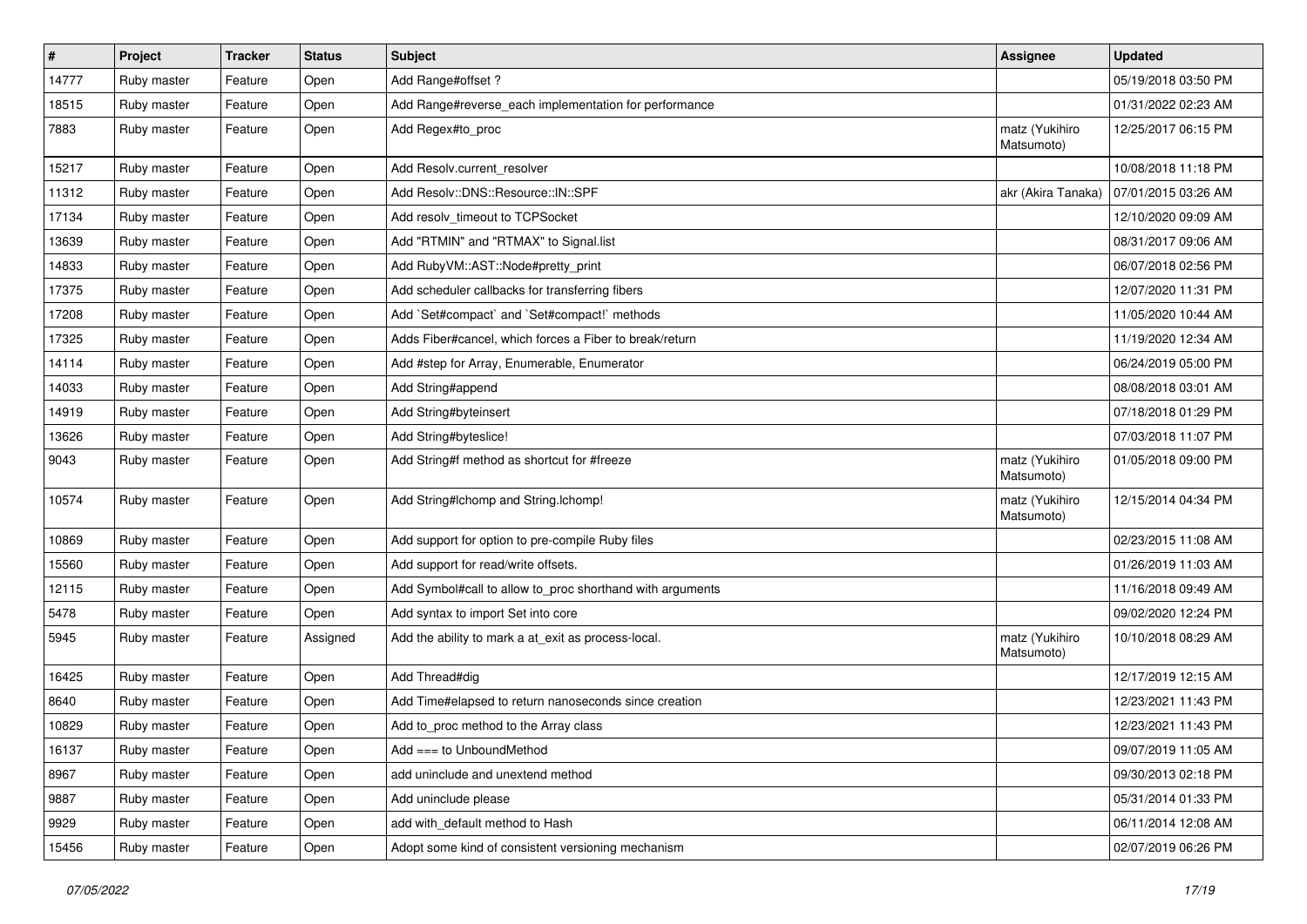| $\vert$ # | Project     | <b>Tracker</b> | <b>Status</b> | <b>Subject</b>                                                                                    | <b>Assignee</b>                      | <b>Updated</b>      |
|-----------|-------------|----------------|---------------|---------------------------------------------------------------------------------------------------|--------------------------------------|---------------------|
| 11660     | Ruby master | Feature        | Open          | a falsy value (similar to js undefined) that facilitates forwarding of default arguments          |                                      | 11/05/2019 07:33 PM |
| 15036     | Ruby master | Feature        | Open          | after upgrade when run apt upgrade metasploit                                                     |                                      | 12/23/2021 11:43 PM |
| 15804     | Ruby master | Feature        | Open          | A generic method to resolve the indexing on a sequence                                            |                                      | 04/28/2019 12:54 PM |
| 7614      | Ruby master | Feature        | Open          | alias_accessor                                                                                    | matz (Yukihiro<br>Matsumoto)         | 12/25/2017 06:15 PM |
| 8016      | Ruby master | Feature        | Assigned      | Alias FILE and LINE as methods                                                                    | matz (Yukihiro<br>Matsumoto)         | 12/25/2017 06:15 PM |
| 16781     | Ruby master | Feature        | Open          | alias :fold :reduce                                                                               |                                      | 05/16/2020 08:28 AM |
| 12145     | Ruby master | Feature        | Open          | Aliashood between 'size' and 'length' is not consistent                                           |                                      | 06/27/2019 10:02 PM |
| 17773     | Ruby master | Feature        | Open          | Alias `Numeric#zero?` and `Float#zero?` as `Numeric#empty?` and `Float#empty?`                    |                                      | 04/02/2021 03:39 PM |
| 9784      | Ruby master | Feature        | Open          | Alias URI#merge to URI#join                                                                       |                                      | 04/29/2014 05:42 AM |
| 17356     | Ruby master | Feature        | Open          | Alignment of memory allocated through Fiddle struct's malloc                                      |                                      | 12/02/2020 11:06 AM |
| 18559     | Ruby master | Feature        | Open          | Allocation tracing: Objects created by the parser are attributed to Kernel.require                |                                      | 06/28/2022 12:21 PM |
| 17279     | Ruby master | Feature        | Open          | Allow a negative step in Range#step with a block                                                  | matz (Yukihiro<br>Matsumoto)         | 10/22/2020 02:23 AM |
| 13890     | Ruby master | Feature        | Open          | Allow a regexp as an argument to 'count', to count more interesting things than single characters |                                      | 12/30/2017 04:37 AM |
| 5582      | Ruby master | Feature        | Assigned      | Allow clone of singleton methods on a BasicObject                                                 | matz (Yukihiro<br>Matsumoto)         | 12/25/2017 06:15 PM |
| 14463     | Ruby master | Feature        | Open          | Allow comments to precede dots in member expressions                                              |                                      | 12/23/2021 11:43 PM |
| 12968     | Ruby master | Feature        | Open          | Allow default value via block for Integer(), Float() and Rational()                               |                                      | 06/28/2017 05:53 PM |
| 6452      | Ruby master | Feature        | Assigned      | Allow extend to override class methods                                                            | matz (Yukihiro<br>Matsumoto)         | 12/10/2020 08:53 AM |
| 13821     | Ruby master | Feature        | Assigned      | Allow fibers to be resumed across threads                                                         | ko1 (Koichi<br>Sasada)               | 02/15/2019 10:09 AM |
| 7436      | Ruby master | Feature        | Assigned      | Allow for a "granularity" flag for backtrace_locations                                            | matz (Yukihiro<br>Matsumoto)         | 12/25/2017 06:15 PM |
| 16739     | Ruby master | Feature        | Open          | Allow Hash#keys and Hash#values to accept a block for filtering output                            |                                      | 07/10/2020 04:09 PM |
| 10404     | Ruby master | Feature        | Open          | Allow individual finalizers to be removed with ObjectSpace.undefine_finalizer                     | matz (Yukihiro<br>Matsumoto)         | 10/20/2014 08:14 AM |
| 5617      | Ruby master | Feature        | Assigned      | Allow install RubyGems into dediceted directory                                                   | hsbt (Hiroshi<br>SHIBATA)            | 05/16/2018 09:15 AM |
| 8678      | Ruby master | Feature        | Assigned      | Allow invalid string to work with regexp                                                          | matz (Yukihiro<br>Matsumoto)         | 01/05/2018 09:00 PM |
| 2631      | Ruby master | Feature        | Assigned      | Allow IO#reopen to take a block                                                                   | Glass_saga<br>(Masaki<br>Matsushita) | 05/24/2018 01:22 PM |
| 12023     | Ruby master | Feature        | Open          | Allow ivars to be used as method arguments                                                        |                                      | 01/27/2016 09:58 AM |